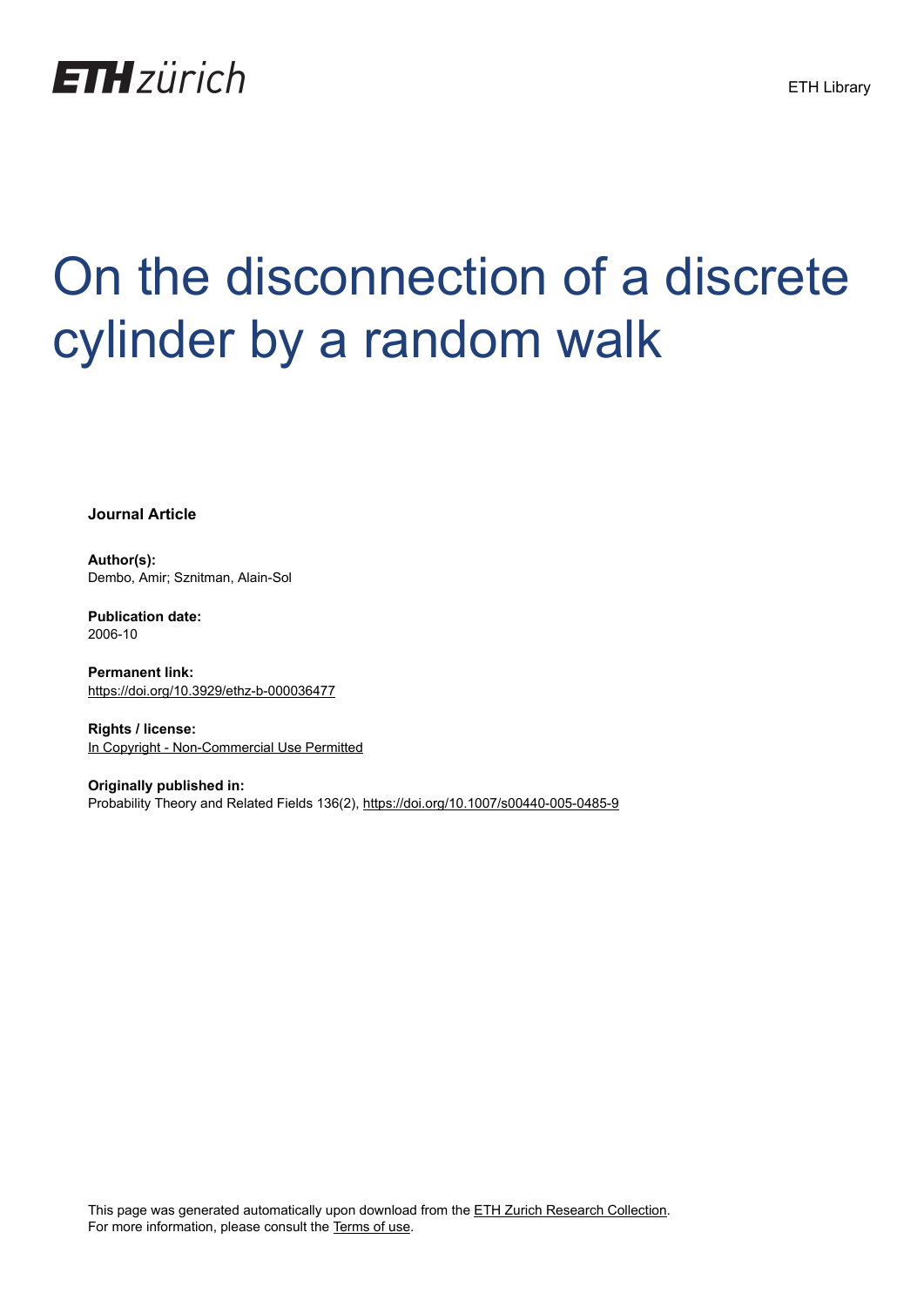Amir Dembo · Alain-Sol Sznitman

# **On the disconnection of a discrete cylinder by a random walk**

Received: 16 January 2005 / Revised version: 29 September 2005 / Published online: 29 December  $2005 - (c)$  Springer-Verlag 2005

**Abstract.** We investigate the large N behavior of the time the simple random walk on the discrete cylinder  $(\mathbb{Z}/N\mathbb{Z})^d \times \mathbb{Z}$  needs to disconnect the discrete cylinder. We show that when  $d \ge 2$ , this time is roughly of order  $N^{2d}$  and comparable to the cover time of the slice  $(\mathbb{Z}/N\mathbb{Z})^d \times \{0\}$ , but substantially larger than the cover timer of the base by the projection of the walk. Further we show that by the time disconnection occurs, a massive "clogging" typically takes place in the truncated cylinders of height  $N^{d-\epsilon}$ . These mechanisms are in contrast with what happens when  $d = 1$ .

## **0. Introduction**

Consider simple random walk on an infinite discrete cylinder having a base modeled on a  $d$ -dimensional discrete torus of side length N. In this note we investigate the following question of H.J. Hilhorst: what is the asymptotic behavior for large N of the time needed by the walk to disconnect the cylinder? When  $d = 1$ , it is straightforward to argue that this time is roughly of order  $N^2$  and comparable to the time for the projection of the process to cover the base. We show here that things behave differently when  $d > 2$ , and that in a suitable sense a massive clogging occurs inside the cylinder by the time the disconnection happens.

Before discussing our results any further, we describe the model more precisely. For integer  $N > 1$ , we consider the state space

$$
E = (\mathbb{Z}/N\mathbb{Z})^d \times \mathbb{Z},\tag{0.1}
$$

that we tacitly endow with its natural graph structure. We say that a finite subset  $S \subseteq$ E disconnects E if, for large M,  $(\mathbb{Z}/N\mathbb{Z})^d \times [M,\infty)$  and  $(\mathbb{Z}/N\mathbb{Z})^d \times (-\infty, -M]$ are contained in two distinct connected components of  $E \ S$ .

We denote with  $P_x$ ,  $x \in E$ , the canonical law on  $E^{\mathbb{N}}$  of the simple random walk on E starting at x, and with  $(X_n)_{n>0}$  the canonical process. We are principally interested in the disconnection time of  $E$ :

$$
T_N = \inf\{n \ge 0; X_{[0,n]}\text{ disconnects } E\}.
$$
\n
$$
(0.2)
$$

Under  $P_x, x \in E$ , the Markov chain X, is irreducible, recurrent, and it is plain that

$$
T_N < \infty, \, P_x\text{-a.s., for all } x \in E \,. \tag{0.3}
$$

A. Dembo: Department of Mathematics and Department of Statistics, Stanford University, Stanford, CA 94305, USA.

A.-S. Sznitman: Departement Mathematik, ETH-Zentrum, 8092 Zürich, Switzerland.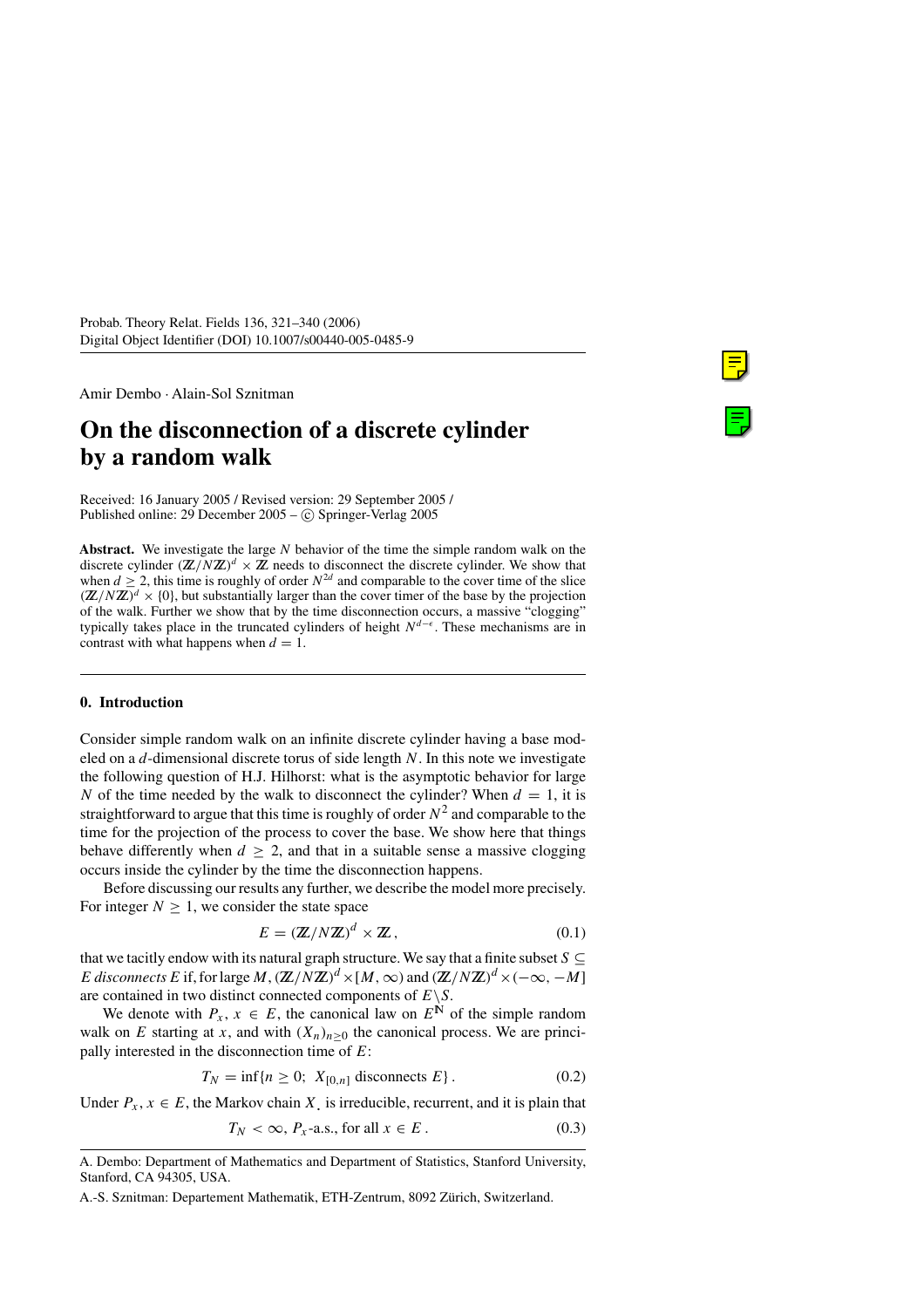As a comparison consider  $\tilde{C}_N$ , the cover time of  $(\mathbb{Z}/N\mathbb{Z})^d$  by the projection of  $X$ , on the base, i.e. the first time the projection of  $X$ , has visited all points of  $(\mathbb{Z}/N\mathbb{Z})^d$ , as well as  $C_N$  the cover time of  $(\mathbb{Z}/N\mathbb{Z})^d \times \{0\}$  by X. It is also plain that:

$$
\widetilde{C}_N \le T_N \le C_N \,. \tag{0.4}
$$

Cover times of finite graphs have been extensively investigated, cf. for instance [1], [2], [4], [6], [7], and the references therein, and one knows that for any  $d \ge 1$ ,

$$
\frac{\log \widetilde{C}_N}{\log N} \underset{N \to \infty}{\longrightarrow} d \vee 2, \text{ in } P_0\text{-probability}, \qquad (0.5)
$$

(much more is known, see the above references). Our first main result states that:

**Theorem 1.**  $(d \ge 2)$ 

In 
$$
P_0
$$
-probability,  $\lim_{N} \frac{\log T_N}{\log N} = \lim_{N} \frac{\log C_N}{\log N} = 2d$ . (0.6)

In fact, cf. Remark 2.6, (0.6) also holds when  $d = 1$ . As a consequence of (0.5) and (0.6), we thus see that unlike what happens when  $d = 1$ , there is a substantial discrepancy between  $\widetilde{C}_N$  and  $T_N$  when  $d \ge 2$ .

Our second main result shows a massive "clogging" in the cylinder by the time disconnection occurs when  $d \ge 2$ . Let us denote with  $d(x, A)$ , for  $x \in E$ ,  $A \subseteq E$ , the minimal length of a nearest neighbor path from  $x$  to  $A$ . We have:

#### **Theorem 2.**  $(d \geq 2)$

For all 
$$
\epsilon, \eta \in (0, 1)
$$
,  
\n
$$
\max_{x \in (\mathbb{Z}/N\mathbb{Z})^d \times [-N^{d-\epsilon}, N^{d-\epsilon}]} d(x, X_{[0,T_N]})/N^{\eta} \longrightarrow_{N \to \infty} 0,
$$
\nin P<sub>0</sub>-probability. (0.7)

So Theorem 2 (see also Theorem 3.1) shows that by time  $T_N$  the walk pretty much fills up the truncated cylinder  $(\mathbb{Z}/N\mathbb{Z})^d \times [-N^{d-\epsilon}, N^{d-\epsilon}]$ , when N is large. Once again this can be contrasted with the  $d = 1$  situation, where with nonvanishing probability points in  $(\mathbb{Z}/N\mathbb{Z})^d \times [-N^{1-\epsilon}, N^{1-\epsilon}]$  at distance of order N from  $X_{[0,T_N]}$  do occur, cf. Remark 3.2.

We now give some indications of the proofs of Theorems 1 and 2. The proof of Theorem 1 consists of an upper bound, cf. Theorem 1.1, and a lower bound, cf. Theorem 2.1. The upper bound is simpler to prove. It is a direct consequence of the fact that  $T_N$  is smaller than  $C_N$ , cf. (0.4), and the estimates we derive on this cover time. It is instructive that this rather primitive strategy captures the correct rough order of magnitude of  $T_N$ . The lower bound is more delicate. The rough idea of the proof is that for  $\gamma \in (0, 1)$ , and large N, one must find a box of size  $N^{\gamma}$  in E containing about  $O(N^{d\gamma})$  points of the trajectory  $X_{[0,T_N]}$ , since  $X_{[0,T_N]}$  disconnects E, cf. Lemma 2.4. We use here isoperimetric controls of Deuschel-Pisztora [8]. Now if  $\gamma$  is chosen small enough, with high probability X. puts at most about (log N)  $N^{2\gamma}$  points in any box of side length  $N^{\gamma}$  by times "slightly smaller" than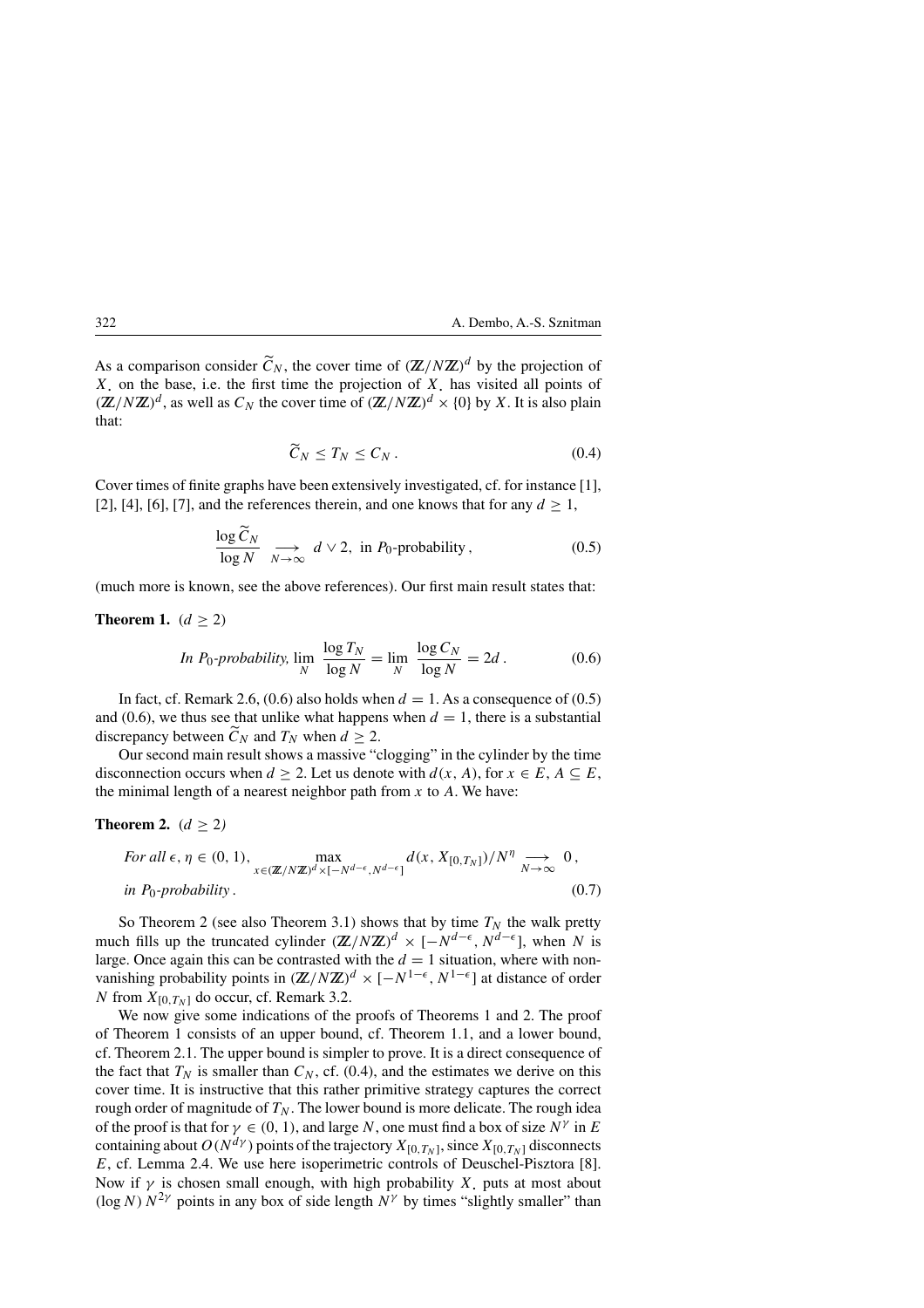$N^{2d}$ , cf. (2.26). For  $d \geq 3$ , these are much fewer points than the required  $O(N^{d\gamma})$ points to produce disconnection. This yields a lower bound on  $T_N$  in case  $d \geq 3$ . The argument for  $d = 2$  is of a similar flavor. However, a considerable refinement is required in this case. We now find a collection  $\mathcal{E}_*$  of  $O((\log N)^{2\alpha})$  disjoint subboxes of size  $\ell = L(\log N)^{-\alpha}$ , with centers on a common  $O(\ell)$ -sub-grid of some L-size box, such that the two-dimensional projection in a suitable direction of the intersection of  $X_{[0,T_N]}$  with any of these sub-boxes contains at least  $c\ell^2$  points, cf. Lemma 2.5. When  $\gamma$  is small and  $\alpha$  is chosen smaller than 3/4, we show that the probability that such an event happens within the first  $N^{4-\delta}$  steps of the walk tends to zero as  $N$  goes to infinity, cf.  $(2.42)$ ,  $(2.43)$ , thus yielding the lower bound on  $T_N$ , when  $d = 2$ .

As for the proof of the "clogging effect", cf. Theorem 2 or Theorem 3.1, the main idea is to rely on the lower bound on  $T_N$  of Theorem 2.1 and show that before time  $T_N$  in a uniform fashion for  $x \in (\mathbb{Z}/N\mathbb{Z})^d \times [-N^{d-\epsilon}, N^{d-\epsilon}]$ , the walk comes "often enough" within distance  $N$  of  $x$ , giving each time an opportunity to come closer to x.

Let us now explain how this article is organized.

In Section 1, we provide further notations and definitions. The main objective is Theorem 1.1, that provides an upper bound on  $C_N$  and hence also on  $T_N$ .

In Section 2, we prove a lower bound on  $T_N$  in Theorem 2.1. We derive controls on excursions of the process in Proposition 2.2, which we then combine with a geometric lemma, cf. Lemma 2.4 for  $d \geq 3$ , or its finer version Lemma 2.5 for  $d = 2$ .

In Section 3 we show in Theorem 3.1 that clogging takes place by time  $T_N$ , when  $d > 2$ .

Let us finally explain the convention we use concerning constants. We denote with c or  $c'$  positive constants depending on d, with value changing from place to place. The numbered constants  $c_0, c_1, \ldots$  will be fixed and refer to the value at their first appearance in the text. Dependence of constants on additional parameters will appear in the notation; for instance  $c(\delta)$  will denote a positive constant depending on d and  $\delta$ .

#### **1. The upper bound**

The main objective of this section is to begin the proof of Theorem 1 of the introduction and more specifically to provide in Theorem 1.1 an upper bound on the disconnection time  $T_N$ . We begin with some additional notations.

We denote with  $\pi_N$  the canonical projection from  $\mathbb{Z}^{d+1}$  on E, cf. (0.1). For  $x \in \mathbb{Z}^{d+1}$ , resp.  $x \in E$ , we let  $x^{d+1}$  stand for the last component, resp. the projection on **Z**, of x. We denote with  $|\cdot|$  and  $|\cdot|_{\infty}$  the Euclidean and  $\ell_{\infty}$ -distances on  $\mathbb{Z}^{d+1}$ , or the corresponding induced distances on E. We write  $B(x, r)$  or  $B_{\infty}(x, r)$ for the corresponding open balls with radius  $r > 0$  and center  $x \in \mathbb{Z}^{d+1}$ , or  $x \in E$ . For A and B subsets of E or of  $\mathbb{Z}^{d+1}$  we denote with  $A + B$  the set of points of the form  $x + y$ , with x in A and y in B. For a subset U of  $\mathbb{Z}^{d+1}$  or E, we denote with |U| the cardinality of U and with  $\partial U$  the boundary of U:

$$
\partial U = \{ x \in U^c; \ \exists y \in U, \ |x - y| = 1 \}. \tag{1.1}
$$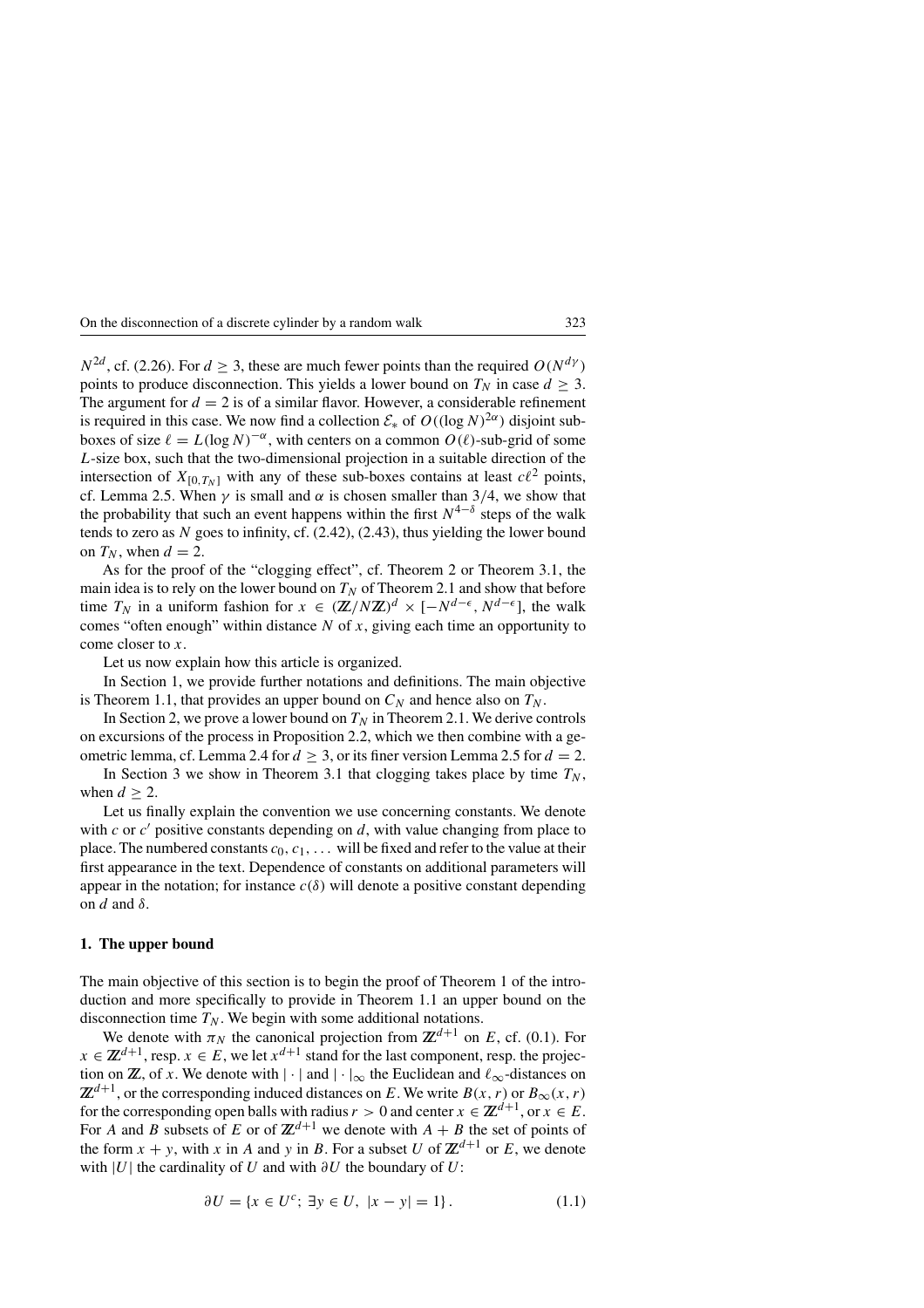We let  $(\theta_n)_{n\geq 0}$ , and  $(\mathcal{F}_n)_{n\geq 0}$ , respectively stand for the canonical shift and filtration for the process  $(X_n)_{n>0}$  on  $E^N$ . For  $U \subseteq E$ ,  $H_U$ ,  $T_U$  are the entrance time and exit time in or from  $U$ :

$$
H_U = \inf\{n \ge 0, X_n \in U\}, \quad T_U = \inf\{n \ge 0, X_n \notin U\}.
$$
 (1.2)

For simplicity we write  $H_x$  in place of  $H_{\{x\}}$ . We denote with  $Q_x$ ,  $x \in \mathbb{Z}^{d+1}$ , the canonical law on  $(\mathbb{Z}^{d+1})^N$  of the simple random walk on  $\mathbb{Z}^{d+1}$ . We will use, when this causes no confusion, the same notations as above for the canonical process, the canonical shift, the entrance or exit times for the simple random walk on  $\mathbb{Z}^{d+1}$ .

We now turn to the main objective of this section: the derivation of an upper bound on the disconnection time  $T_N$ . As explained in the Introduction, we simply use the fact that  $T_N$  is smaller than the cover time by X of  $(\mathbb{Z}/N\mathbb{Z})^d \times \{0\}$ , and estimate from above this cover time.

**Theorem 1.1.**  $(d \ge 2)$ 

$$
\forall \delta > 0, \lim_{N \to \infty} P_0 \left[ \frac{\log T_N}{\log N} \le \frac{\log C_N}{\log N} \le 2d + \delta \right] = 1, \tag{1.3}
$$

(as a matter of fact  $(1.3)$  also holds for  $d = 1$ , cf. Remark 1.4 below).

*Proof.* We introduce two subsets of E, namely the truncated cylinders

$$
B = (\mathbb{Z}/N\mathbb{Z})^d \times [-N, N], \text{ and } \widetilde{B} = (\mathbb{Z}/N\mathbb{Z})^d \times [-2N + 1, 2N - 1].
$$
\n(1.4)

We then consider the sequence of successive returns to B and departures from  $\widetilde{B}$ of the walk:

$$
R_1 = H_B, \ D_1 = T_{\widetilde{B}} \circ \theta_{R_1} + R_1, \text{ and for } k \ge 1,
$$
  

$$
R_{k+1} = R_1 \circ \theta_{D_k} + D_k, \ D_{k+1} = D_1 \circ \theta_{D_k} + D_k,
$$
 (1.5)

so that

$$
0\leq R_1\leq D_1\leq\cdots\leq R_k\leq D_k\leq\cdots\leq\infty\,,
$$

and these inequalities except maybe for the first one are strict,  $P_x$ -a.s., for any  $x \in E$ . The proof of Theorem 1.1 will use the next

**Lemma 1.2.** *For any*  $N \ge 1$ *,*  $y \in B$ *, and*  $x \in (\mathbb{Z}/N\mathbb{Z})^d \times \{0\}$ *,* 

$$
P_{\mathcal{Y}}[H_x < T_{\widetilde{B}}] \ge c N^{-(d-1)}\,. \tag{1.6}
$$

*Proof.* We define the subset of  $\mathbb{Z}^{d+1}$ :

$$
U = (-2N, 2N)^{d+1} \cap \mathbb{Z}^{d+1}.
$$
 (1.7)

The probability in (1.6) is bigger than

$$
Q_v[H_u < T_U],\tag{1.8}
$$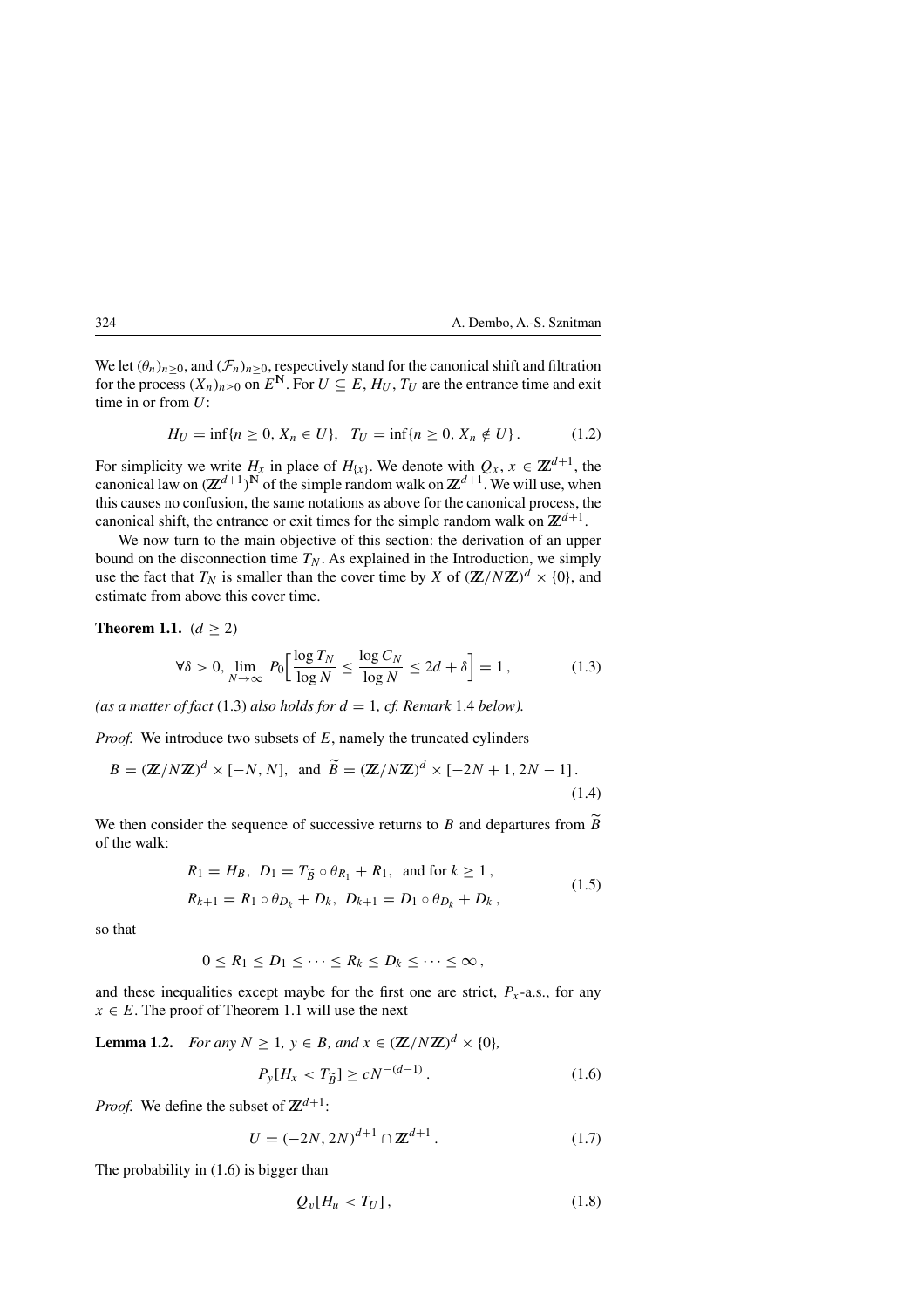where  $v \in \{0, ..., N-1\}^d \times \{-N, ..., N\}$  and  $u \in \{0, ..., N-1\}^d \times \{0\}$  satisfy  $\pi_N(v) = y, \pi_N(u) = x.$ 

For D a subset of  $\mathbb{Z}^{d+1}$ , we denote with  $g_D(\cdot, \cdot)$  the Green function of the simple random walk killed when exiting D:

$$
g_D(w, w') = E^{Q_w} \left[ \sum_{n=0}^{T_D - 1} 1\{X_n = w'\} \right], \text{ for } w, w' \in \mathbb{Z}^{d+1}, \quad (1.9)
$$

and for simplicity write  $g(\cdot, \cdot)$  for  $g_{\mathbf{Z}^{d+1}}(\cdot, \cdot)$ . It follows from the strong Markov property at the stopping time  $H_u \wedge T_U$ , that:

$$
Q_v(H_u < T_U) = \frac{g_U(v, u)}{g_U(u, u)}.
$$
\n(1.10)

Now by standard estimates

$$
c g(w, w') \le g_U(w, w') \le g(w, w'), \text{ for all } w, w' \in \{-N, \dots, N\}^{d+1} \subseteq U,
$$
\n(1.11)

(the second inequality is immediate, for the first inequality we refer to (1.82) and (1.83) in Antal [3], when  $|w - w'| \leq cN$ , with c small, the general case follows for instance with the invariance principle), and (1.6) then follows from classical bounds on  $g(\cdot, \cdot)$  in dimension  $d + 1$ , cf. Lawler [12], p. 31.

We now return to the proof of Theorem 1.1. Consider  $x \in (\mathbb{Z}/N\mathbb{Z})^d \times \{0\}$ . From the strong Markov property, we see that for  $k \geq 0$ , with the convention  $D_0 = 0,$  $\overline{a}$  $\overline{a}$ 

$$
P_0[H_x > D_{k+1}] = E_0[H_x > R_{k+1}, P_{X_{R_{k+1}}}[H_x > T_{\tilde{B}}]]
$$
  
\n
$$
\leq P_0[H_x > R_{k+1}](1 - cN^{-(d-1)}) \leq P_0[H_x > D_k](1 - cN^{-(d-1)})
$$
  
\ninduction  
\n
$$
\leq (1 - cN^{-(d-1)})^{k+1}.
$$
\n(1.12)

We thus have the following estimate on the cover time of  $(\mathbb{Z}/N\mathbb{Z})^d \times \{0\}$ :

$$
P_0\left[\max_{x \in (\mathbb{Z}/N\mathbb{Z})^d \times \{0\}} H_x > D_k\right] \le N^d (1 - cN^{-(d-1)})^k, \text{ for } k \ge 1. \tag{1.13}
$$

On the complement of the event inside the above probability, we have:

$$
T_N \stackrel{(0.4)}{\leq} C_N = \max_{x \in (\mathbb{Z}/N\mathbb{Z})^d \times \{0\}} H_x \leq D_k ,
$$
 (1.14)

and hence for  $\epsilon > 0$  and large N,

$$
P_0[T_N \leq C_N \leq D_{[N^{(d-1)+\epsilon}]}] \geq 1 - N^d e^{-cN^{\epsilon}} \longrightarrow_{N \to \infty} 1. \tag{1.15}
$$

We now control the tail of  $D_k$  for large k. To this end we note that:

under  $P_0$ ,  $X^{d+1}$  has same distribution as Y, the random walk on  $\mathbb{Z}$ , starting in 0, with jump distribution  $\frac{1}{2(d+1)} (\delta_{-1} + \delta_1) + \frac{d}{d+1} \delta_0$ . (1.16)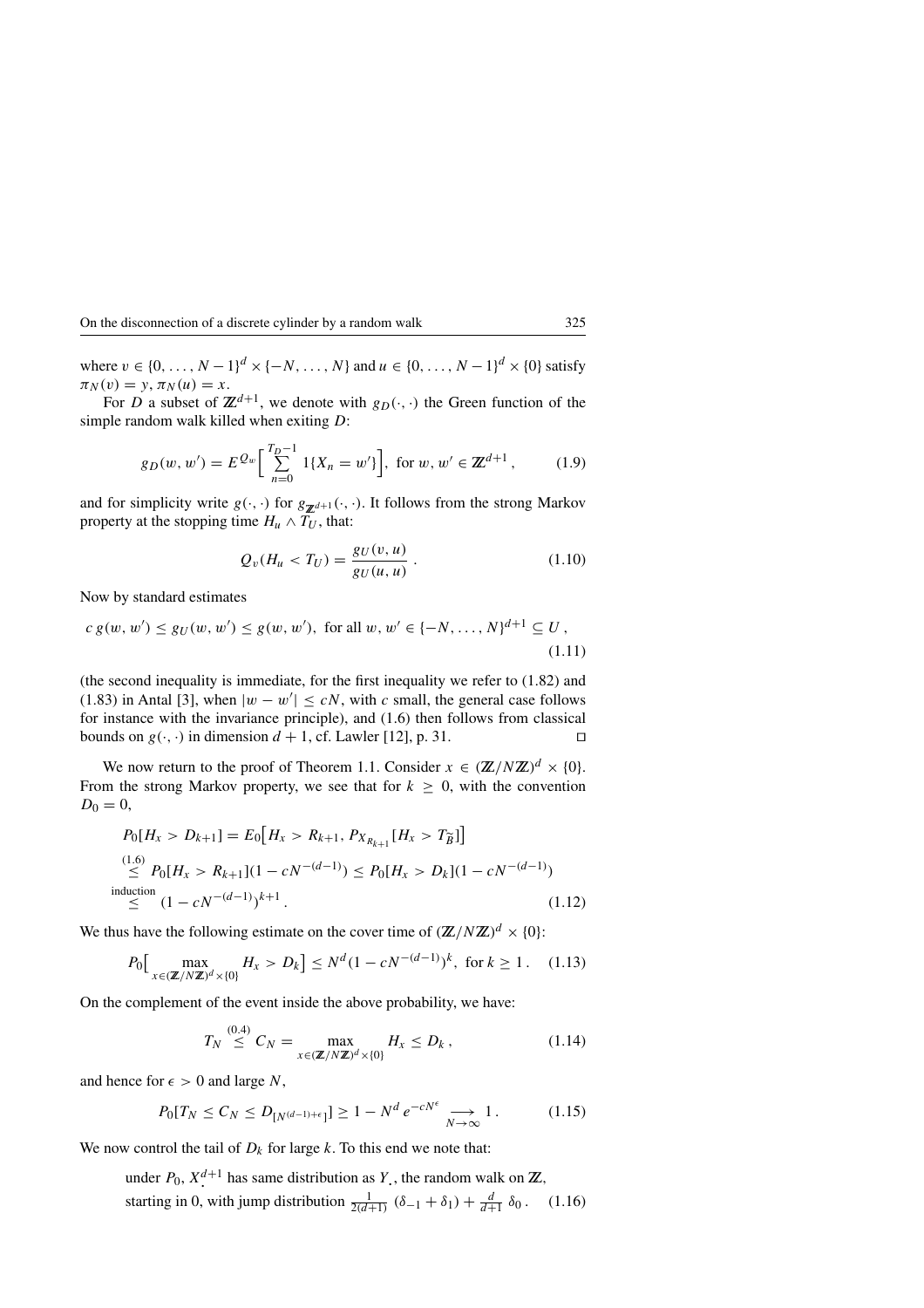Note that the above random walk  $Y<sub>i</sub>$  is obtained by delaying a simple random walk on **Z** with a geometric clock of parameter  $\frac{1}{d+1}$  at each site of **Z**. Coming back to  $P_0$ , the strong Markov property yields that

under  $P_0$ ,  $D_1$ ,  $D_2 - D_1$ , ...,  $D_{k+1} - D_k$ , ... are independent variables and for  $k \ge 1$ ,  $D_{k+1} - D_k$  have the same distribution as the sum of two independent variables respectively distributed like the entrance time of Y in the set  $\{N\}$  and  $T_{\widetilde{B}} \circ \theta_{R_2}$  under  $P_0$ . (1.17)

As an immediate consequence we see that for  $k \geq 1$ ,

under  $P_0$ ,  $D_{k+1} - D_1$  has the same law as the sum of two independent variables  $U_k$  and  $V_k$  respectively distributed as the entrance time of Y in the set  $\{kN\}$  and as the sum of k independent variables  $T_{\widetilde{B}} \circ \theta_{R_2}$ under  $P_0$ .  $(1.18)$ 

We then note that:

**Lemma 1.3.**

$$
\sup_{x \in \widetilde{B}} E_x \left[ \exp \left\{ \frac{c}{N^2} T_{\widetilde{B}} \right\} \right] \le c', \text{ for } N \ge 1. \tag{1.19}
$$

*Proof.* This is a consequence of Khaśminskii's lemma, cf. [10], and the estimate

$$
\sup_{z \in \widetilde{B}} E_z[T_{\widetilde{B}}] \le cN^2, \tag{1.20}
$$

see for instance Lemma 1.1 of [13], p. 292.

With standard Cramer-type estimates, it now follows from (1.18), (1.19), that for some positive constant 
$$
c
$$
 and any  $\epsilon > 0$ :

$$
P_0[V_{[N^{(d-1)+\epsilon}]}>c N^{(d+1)+\epsilon}] \underset{N \to \infty}{\longrightarrow} 0. \tag{1.21}
$$

It also follows from the remark below (1.16) and Example 6.6 in Chapter 7 of Durrett [9], p. 369, that with hopefully obvious notations:

$$
P^{Y}[H_{[N^{(d-1)+\epsilon}]N} > N^{2d+3\epsilon}] \underset{N \to \infty}{\longrightarrow} 0.
$$
 (1.22)

We thus find that for  $\epsilon > 0$  and large N:

$$
P_0[T_N \le C_N \le N^{2d+4\epsilon}] \stackrel{(1.15)}{\ge} P_0[D_{[N^{(d-1)+\epsilon}]} \le N^{2d+4\epsilon}] - N^d e^{-cN^{\epsilon}}
$$
  
\n
$$
\stackrel{(1.17),(1.18)}{\ge} P_0[D_1 \le N^{2d+3\epsilon}] P_0[U_{[N^{(d-1)+\epsilon}]} \le N^{2d+3\epsilon}] P_0[V_{[N^{(d-1)+\epsilon}]} \le N^{2d+3\epsilon}]
$$
  
\n
$$
-N^d e^{-cN^{\epsilon}} \implies 1, \text{ as } N \to \infty,
$$
  
\n(1.23)

using (1.21), (1.22) in the last step, together with (1.19) and the fact that  $D_1 =$  $T_{\tilde{B}}$ ,  $P_0$ -a.s.. Since  $\epsilon$  is an arbitrary positive number, the claim (1.3) now follows.  $\Box$ 

$$
\Box
$$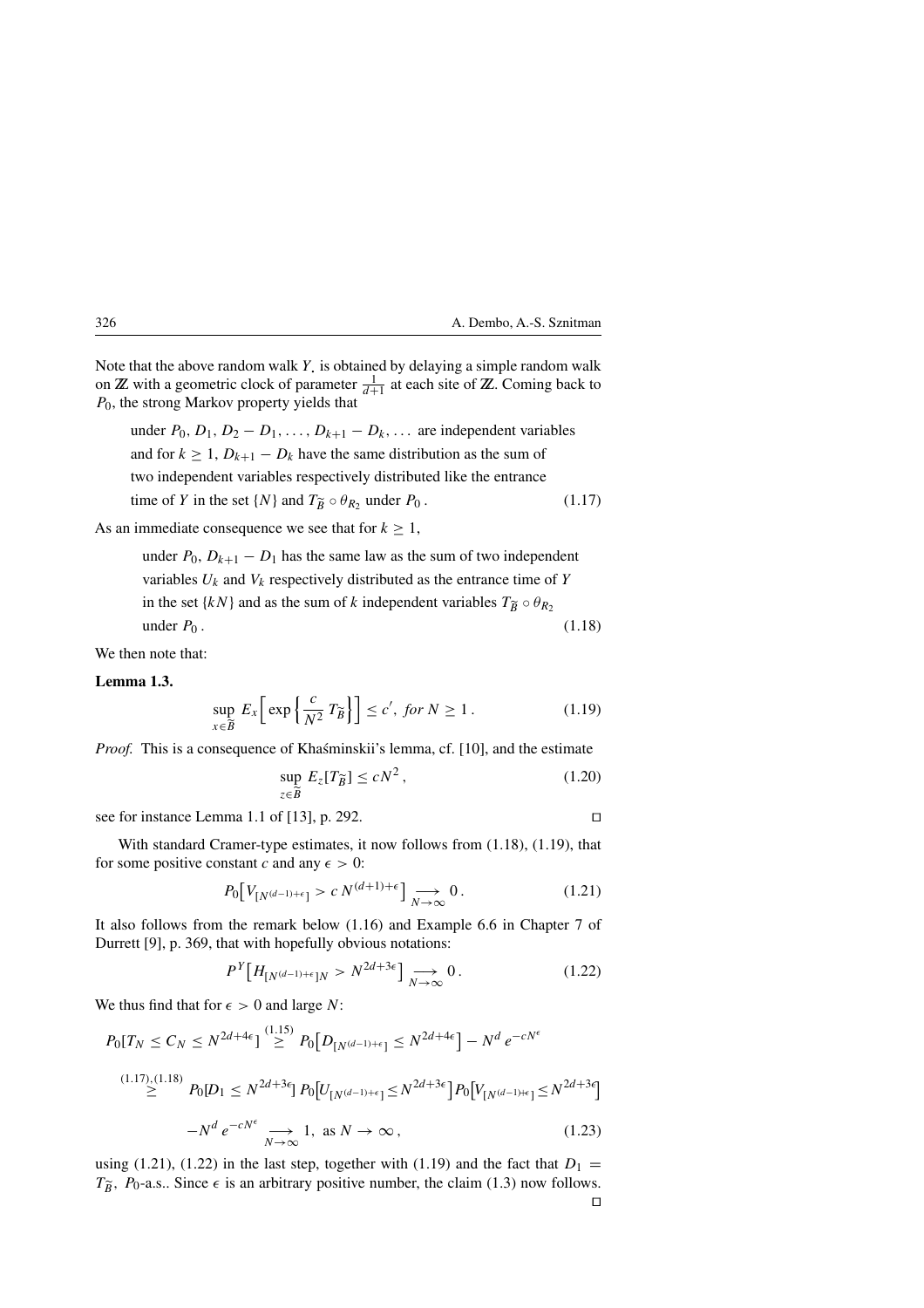*Remark 1.4.*

- 1) When  $d = 1$ , Theorem 1.1 remains true. One only needs to replace  $N^{-(d-1)}$ with  $(\log N)^{-1}$  in (1.6) of Lemma 1.2, see for instance Proposition 1.6.7 of [12]. Inserting this new lower bound in  $(1.13)$ ,  $(1.14)$ , the proof of Theorem 1.1 goes otherwise unchanged.
- 2) We refer to Dembo-Peres-Rosen-Zeitouni [6], and also to Lawler [11], where the asymptotic analysis of the cover time of a ball of radius  $N$  by the two-dimensional simple random walk is analyzed. This problem has some common flavor with the investigation of the large  $N$  behavior of  $C_N$ , which in this note comes as a subsidiary issue to the asymptotic analysis of  $T_N$ .

#### **2. The lower bound**

The main object of this section is to derive a lower bound on  $T_N$ , cf. Theorem 2.1. In combination with Theorem 1.1 this completes the proof of Theorem 1 of the Introduction, in particular showing that when  $d \geq 2$ , the cover time of  $(\mathbb{Z}/N\mathbb{Z})^d \times \{0\}$ is in principal order comparable to  $T_N$ .

**Theorem 2.1.**  $(d \ge 2)$ 

$$
\forall \delta > 0, \lim_{N \to \infty} P_0 \left[ \frac{\log T_N}{\log N} \ge 2d - \delta \right] = 1, \tag{2.1}
$$

(as a matter of fact  $(2.1)$  *holds also for*  $d = 1$ , *cf. Remark* 2.6 *below*).

*Proof.* We denote with  $P^N$  the law of the walk with initial distribution  $v_N$  the uniform measure on  $B$ , see (1.4). Thanks to translation invariance,

$$
T_N
$$
 has same distribution under  $P_0$  and  $P^N$ . (2.2)

The claim (2.1) will hence follow if we replace  $P_0$  with  $P^N$ . We introduce the positive numbers

$$
\delta, \gamma \in (0, 1) \text{ and } \delta' = \frac{\delta}{3}, \alpha \in (0, 3/4),
$$
\n(2.3)

and for  $N \geq 2$ ,  $x \in E$ , the numbers

$$
L = [N^{\gamma}], \ \ell = 1000[L/(\log N)^{\alpha}], \tag{2.4}
$$

and the subsets of  $E$ , see (1.4) and the beginning of Section 1 for the notations,

$$
B(x) = x + B, \ \widetilde{B}(x) = x + \widetilde{B}, \tag{2.5}
$$

$$
C(x) = B_{\infty}(x, L), \ \widetilde{C}(x) = B_{\infty}(x, 2L). \tag{2.6}
$$

$$
D(x) = B_{\infty}(x, \ell), \ \widetilde{D}(x) = B_{\infty}(x, 2\ell). \tag{2.7}
$$

Let us briefly explain the strategy of the proof. When starting in  $C(x)$  the walk spends a time of order  $N^{2\gamma}$  in  $C(x)$  until it exits  $\tilde{C}(x)$ . We are first going to show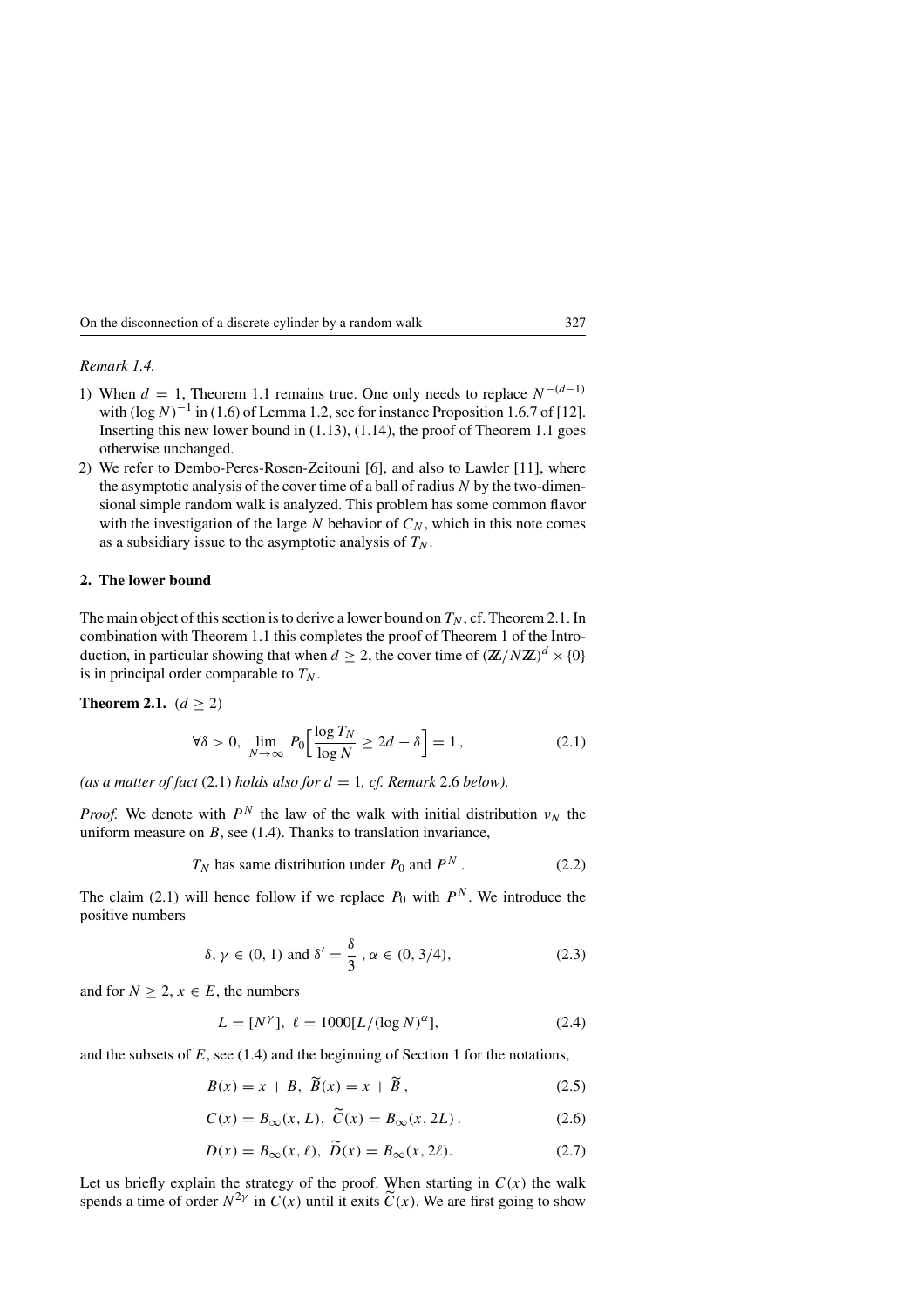that when  $\gamma$  is small, cf. (2.22), with probability tending to 1 as N goes to infinity, the time spent by the trajectory  $X_{[0,N^{2d-\delta}]}$  in any  $C(x)$  is at most  $O(N^{2\gamma} \log N)$ , cf. (2.26). In essence this will correspond to showing that it is unlikely any  $C(x)$ gets visited too often or any such visit lasts too long.

Then we will see, cf. Lemma 2.4, that when  $d \geq 3$ , for large N, any set disconnecting E has at least  $O(N^{d\gamma})$  points in some  $C(x)$ . This and (2.26) will show that when  $d \geq 3$ , with probability tending to 1 as N goes to infinity  $T_N$  is bigger or equal to  $N^{2d-\delta}$ .

In case  $d = 2$ , taking L and  $\ell$  as in (2.4), we show, cf. Lemma 2.5, that for some  $c = c(\gamma, \alpha) > 0$ , any set S disconnecting E has a collection  $\mathcal{E}_*$  of  $c(L/\ell)^2$ points y on a common  $O(\ell)$ -sub-grid  $\mathcal{L}_{x*}$  of the same box  $C(x_*)$ , with the following property: within each sub-box  $D(y)$  centered at  $y \in \mathcal{E}_{*}$ , at least  $c\ell^{2}$  of the segments that are intersection of  $D(y)$  with translates of the  $i_*$ -th coordinate axis, meet S. It suffices to consider the  $O(\exp(c(\log N)^{2\alpha \vee 1}(\log \log N))$  possible collections  $\mathcal{E}_*$  of this type in the slab corresponding to  $|x_*^3| \le N^4$ . For any of these  $x_*, \mathcal{E}_*,$  and  $i_*$ , the trajectory X, hits more than  $c|\mathcal{E}_*| \ell^2$  segments in  $D(y)$ ,  $y \in \mathcal{E}_*,$ during its first  $O(\log N)$  excursions from  $C(x_*)$  to  $\widetilde{C}(x_*)$ , with probability of at most  $\exp(-c|\mathcal{E}_*|^{1/3} \log \ell)$ . Taking  $\alpha < 3/4$ , this is  $O(\exp(-c(\log N)^{\beta}))$  for some  $\beta > 2\alpha \vee 1$ , cf. (2.43). If  $\gamma$  is small, then with probability tending to 1 as N goes to infinity, there are at most  $c_0$  log N excursions of X, from  $C(x)$  to  $\widetilde{C}(x)$  by time  $N^{2d-\delta}$ , cf. (2.41), so (2.43) shows that  $T_N$  is at least  $N^{2d-\delta}$ .

Our first goal is to prove (2.26). We denote with  $R_k^x \leq D_k^x$ ,  $k \geq 1$ , the successive times of return to  $B(x)$  and departure from  $\widetilde{B}(x)$ , defined analogously as in (1.5) with B and  $\tilde{B}$  replaced by  $B(x)$  and  $\tilde{B}(x)$ . In what follows, when this causes no confusion, we will simply drop the superscript x and write  $R_k$ ,  $D_k$  in place of  $R_k^x$ ,  $D_k^x$ , for simplicity.

We want to investigate the number of returns to  $C(x)$  and departures from  $\tilde{C}(x)$ performed by X. during each time interval  $[R_k, D_k - 1]$ , keeping in mind that for large N,

*X* lies in 
$$
B(x)^c \subset \widetilde{C}(x)^c
$$
 during each time interval [0,  $R_1 - 1$ ], and  $[D_k, R_{k+1} - 1]$ ,  $k \ge 1$ . (2.8)

We thus define the sequence of stopping times:

$$
R'_{1} = D_{1} \wedge (H_{C(x)} \circ \theta_{R_{1}} + R_{1}), \ D'_{1} = D_{1} \wedge (T_{\widetilde{C}(x)} \circ \theta_{R'_{1}} + R'_{1}),
$$
  
and for  $m \ge 1$ , (2.9)  

$$
R'_{m+1} = D_{1} \wedge (H_{C(x)} \circ \theta_{D'_{m}} + D'_{m}), \ D'_{m+1} = D_{1} \wedge (T_{\widetilde{C}(x)} \circ \theta_{R'_{m+1}} + R'_{m+1}).
$$

The number of returns to  $C(x)$  and departures from  $\tilde{C}(x)$  during  $[R_1, D_1 - 1]$  is then

$$
N_1^x = \sum_{m \ge 1} 1\{D'_m < D_1\},\tag{2.10}
$$

and the corresponding number during  $[R_k, D_k - 1], k \ge 2$ , is

$$
N_k^x=N_1^x\circ\theta_{R_k^x},
$$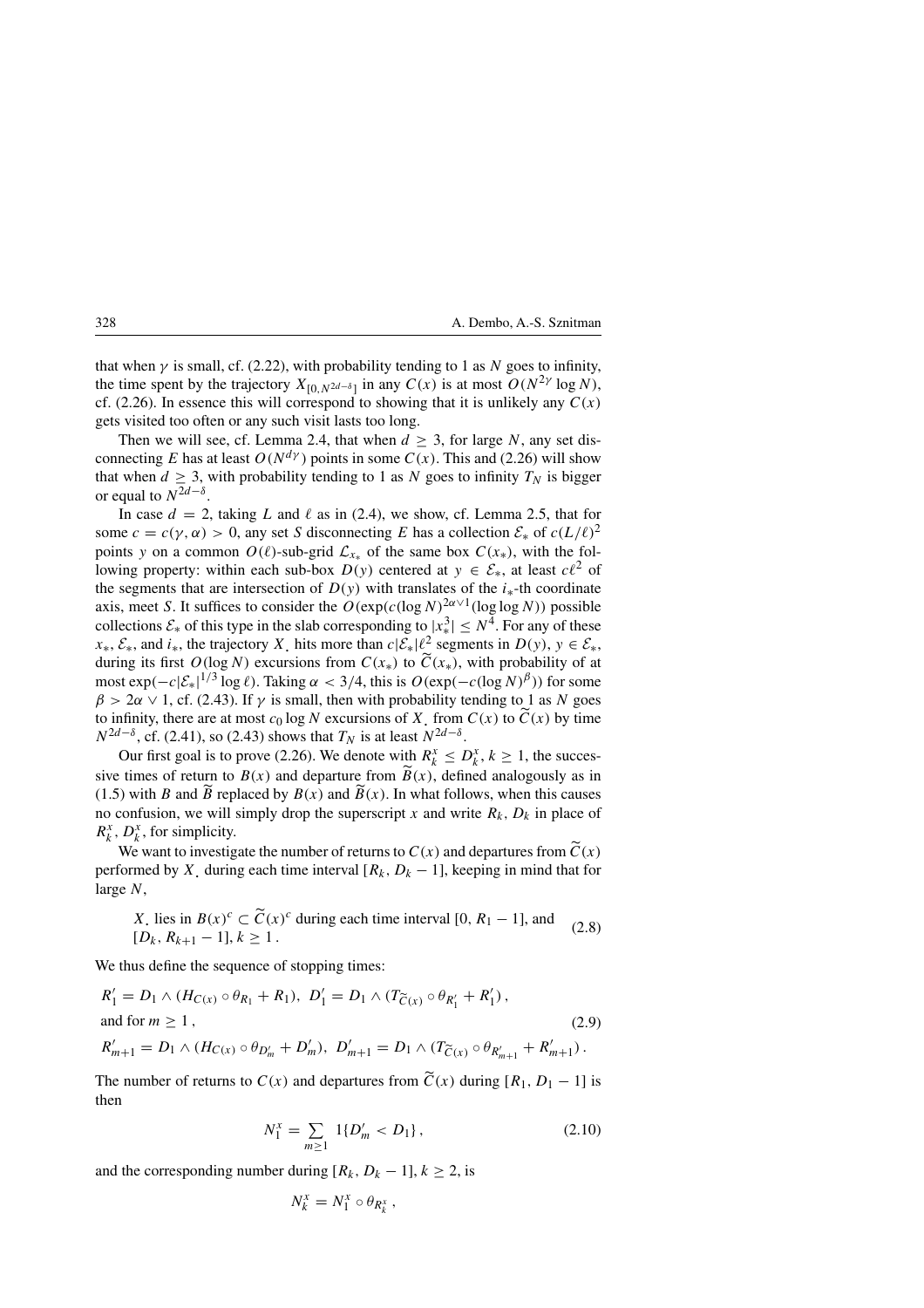where the above equality holds matter-of-factly for  $k = 1$  as well. We will use the following, (see (2.3) for the notation):

**Proposition 2.2.**  $(d \ge 2, \ \delta \in (0, 1), \ 0 < \gamma \le \frac{\delta'}{(d-1)} )$ *There is a constant*  $c_0 \geq 1$  *such that* 

$$
\lim_{N \to \infty} P^N \Big[ \sup_{x \in E} \sum_{k \ge 1} N_k^x \, 1\big\{ R_k^x \le N^{2d - \delta} \big\} \ge c_0(\log N) \Big] = 0. \tag{2.11}
$$

*Proof.* Note that for  $x \in E$ ,  $k \ge 1$ ,  $D_{k+1}^x - D_1^x$  has the same distribution under  $P^N$  as  $D_{k+1} - D_1$  in (1.18). Hence for large N, for any  $x \in E$ , using the strong Markov property for the random walk  $Y$  of (1.16) at the entrance times in  $k$ , we find

$$
P^{N}\left[R_{[N^{(d-1)(1-\gamma)}]}^{x} \le N^{2d-\delta}\right] \le P^{Y}\left[H_{N([N^{(d-1)(1-\gamma)}]-2)} \le N^{2d-\delta}\right]
$$
  
\n
$$
\le P^{Y}\left[H_{1} \le N^{2d-\delta}\right]^{N([N^{(d-1)(1-\gamma)}]-2)} \le (1-cN^{-(d-\delta/2)})^{\frac{1}{2}N^{1+(d-1)(1-\gamma)}}
$$
  
\n
$$
\le \exp\left\{-cN^{1+(d-1)(1-\gamma)-d+\delta/2}\right\} \le \exp\{-cN^{\delta/6}\},
$$
\n(2.12)

thanks to our assumption on  $\gamma$ , as well as (3.4) of Chapter 3 of Durrett [9], and the remark below (1.16).

Then observe that  $P^N$ -a.s., up to time  $N^{2d-\delta}$ , the  $\mathbb{Z}$ -component of X. remains bounded in absolute value by  $N + N^{2d-\delta}$ . Hence, for large N, the sum inside the probability in (2.11) vanishes for any  $x \in E$  with  $|x^{d+1}| \geq N^{2d}$ . From this remark and (2.12), we see that the claim (2.11) follows from:

$$
\lim_{N \to \infty} P^N \Big[ \sup_{x: |x^{d+1}| \le N^{2d}} \sum_{1 \le k \le N^{(d-1)(1-\gamma)}} N_k^x \ge c_0(\log N) \Big] = 0. \tag{2.13}
$$

The proof of (2.13) will rely on the next

**Lemma 2.3.**  $(d \geq 2, 0 < \gamma < 1)$ 

*There are positive constants*  $c_1$ ,  $c_2 > 0$  *such that for large* N,  $0 \le \lambda \le c_1$ *, and*  $x \in E$ :

i) 
$$
P^N
$$
-a.s., for all  $k \ge 2$ ,  $E_{X_{R_k^x}}[e^{\lambda N_1^x}] \le 1 + c_2 \lambda N^{-(d-1)(1-\gamma)}$   
ii)  $E^N[e^{\lambda N_1^x}] \le 1 + c_2 \lambda N^{-(d-1)(1-\gamma)}$ . (2.14)

*Proof.* First observe that for  $k \geq 1$ ,  $\lambda \geq 0$ ,  $x \in E$ , dropping the superscripts from the stopping times (as mentioned before), we find:

$$
E_{X_{R_k}}[e^{\lambda N_1^x}] = 1 + (e^{\lambda} - 1) \sum_{m \ge 0} e^{\lambda m} P_{X_{R_k}}[N_1^x > m], \qquad (2.15)
$$

and with N large, for  $x \in E, m, k \geq 1$ :

$$
P_{X_{R_k}}[N_1^x > m] \stackrel{(2.10)}{=} P_{X_{R_k}}[D'_{m+1} < D_1] \stackrel{(2.9)}{=} P_{X_{R_k}}[R'_{m+1} < D_1]
$$
  
=  $E_{X_{R_k}}[D'_m < D_1, P_{X_{D'_m}}[H_{C(x)} < D_1]],$  (2.16)

using the strong Markov property at  $D'_m$  in the last step.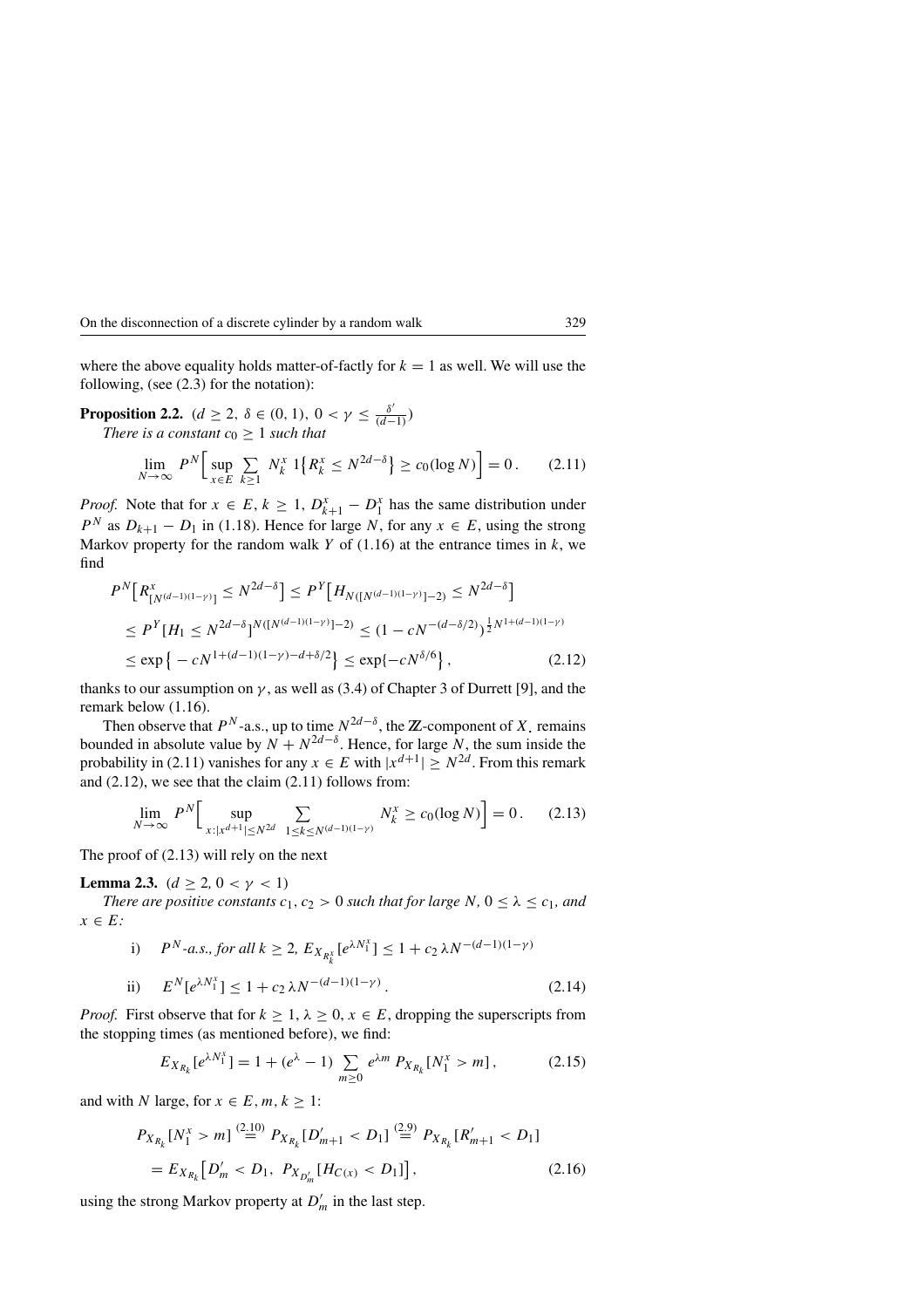Then note that the simple random walk on  $\mathbb{Z}^{d+1} \simeq \mathbb{Z}^d \times \mathbb{Z}$ , for large N, when starting at  $y \in \partial B_{\infty}(0, 2[N^{\gamma}])$  has a probability bigger than  $c > 0$  of first reaching  $B_{\infty}(0, \left[\frac{N}{4}\right])^c$  without entering  $B_{\infty}(0, [N^{\gamma}])$  and then exiting  $\mathbb{Z}^d \times [-2N, 2N]$ without entering  $B_{\infty}(0, [N^{\gamma}]) + N \mathbb{Z}^{d} \times \{0\}$ , as follows from instance for the invariance principle and standard estimates on the Green function. Hence for large N, and any  $x \in E$ ,

$$
\forall y \in \partial \widetilde{C}(x), \ P_y[H_{C(x)} < D_1] \leq (1 - c).
$$

Inserting this inequality in the last line of (2.16), we find that for large N,  $m, k \ge 1$ :

$$
P_{X_{R_k}}[N_1^x > m] = P_{X_{R_k}}[D'_{m+1} < D_1] \le (1 - c) P_{X_{R_k}}[D'_m < D_1]
$$
  
induction  

$$
\le (1 - c)^m P_{X_{R_k}}[D'_1 < D_1] = (1 - c)^m P_{X_{R_k}}[N_1^x > 0].
$$

Coming back to (2.15), we see that when  $e^{\lambda}(1 - c) < 1$ , for large N, any  $x \in E$ , and  $k \geq 1$ :

$$
P^{N}\text{-a.s., } E_{X_{R_k}}[e^{\lambda N_1^x}] \le 1 + \frac{(e^{\lambda}-1)}{1-e^{\lambda}(1-c)} P_{X_{R_k}}[N_1^x > 0]. \tag{2.17}
$$

Note that when  $k \ge 2$ ,  $P^N$ -a.s.,  $X_{R_k} \in \partial (B(x)^c)$ , and

$$
P_{X_{R_k}}[N_1^x > 0] \le \sup_{y \in \partial(B(x)^c)} P_y[H_{C(x)} < T_{\widetilde{B}(x)}]
$$
  
\n
$$
\le \sup_{\text{translation invariance}} E_y\left[\sum_{n=0}^{T_{\widetilde{B}}-1} 1\{X_n \in C(0)\}\right] / \inf_{z \in C(0)} E_z\left[\sum_{n=0}^{T_{\widetilde{B}}-1} 1\{X_n \in C(0)\}\right].
$$
\n(2.18)

Using now estimates on the Green function of simple random walk in a strip  $V =$  $\mathbb{Z}^d$  × { $-2N+1, \ldots, 2N-1$ }, cf. (2.14) of [14], to bound the numerator from above, cf. the term before the multiplication sign in (2.19) below, and for the denominator a similar inequality as (1.11) to bound  $g_V(\cdot, \cdot)$  from below by  $cg(\cdot, \cdot)$ on  $B_{\infty}(0, [N^{\gamma}]) \times B_{\infty}(0, [N^{\gamma}])$ , cf. the term after the multiplication sign in (2.19) below, we see that for large N, for  $k \ge 2$ , and any  $x \in E$ :

$$
P^{N}\text{-a.s., } P_{X_{R_k}}[N_1^x > 0] \le c \frac{N^{\gamma(d+1)}}{N^{(d-1)}} \times N^{-2\gamma} = cN^{-(d-1)(1-\gamma)}. (2.19)
$$

Inserting this bound in  $(2.17)$ , the claim  $(2.14)$  i) readily follows. As for  $(2.14)$  ii), noting that  $X_0$  is uniformly distributed over B under  $P^N$ , we see that

$$
P^{N}[N_{1}^{x} > 0] = P^{N}[X_{0} \notin B(x), H_{C(x)} \circ \theta_{R_{1}^{x}} < T_{\widetilde{B}(x)} \circ \theta_{R_{1}^{x}}]
$$
  
+ 
$$
P^{N}[X_{0} \in B(x), H_{C(x)} < T_{\widetilde{B}(x)}] \stackrel{(2.18),(2.19)}{\leq} cN^{-(d-1)(1-\gamma)}
$$
  
+
$$
|B|^{-1} \sum_{y \in B(0) \cap B(x)} E_{y} \left[ \sum_{n=0}^{T_{\widetilde{B}(x)}-1} 1\{X_{n} \in C(x)\} \right] / cN^{2\gamma},
$$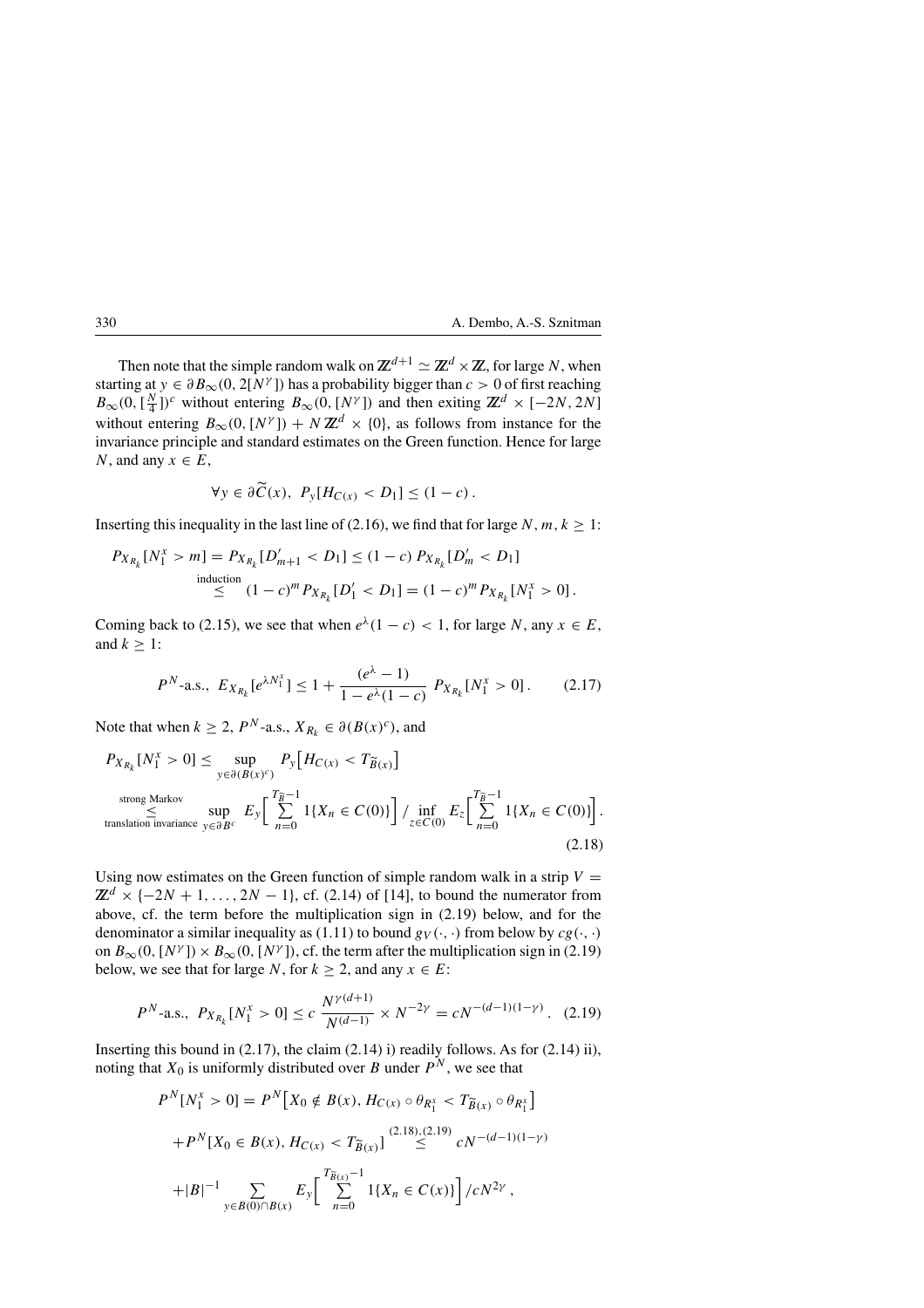where we have used once again the same lower bound on the denominator of the last expression in (2.18), as explained above (2.19). From the reversibility of the walk on  $E$  with respect to the counting measure, the Green function of the walk killed outside  $B(x)$ , (that is defined analogously to (1.9)), is symmetric in its arguments. We hence find that

$$
P^{N}[N_{1}^{x} > 0] \le cN^{-(d-1)(1-\gamma)}
$$
  
+ $cN^{-(d+1+2\gamma)} \sum_{z \in C(x)} E_{z} \Bigg[ \sum_{n=0}^{T_{\widetilde{B}(x)}-1} 1\{X_{n} \in B(0) \cap B(x)\} \Bigg] \le cN^{-(d-1)(1-\gamma)}$   
+ $cN^{-(d+1+2\gamma)} N^{(d+1)\gamma} \sup_{z \in C(x)} E_{z}[T_{\widetilde{B}(x)}] \stackrel{(1.20)}{\le} cN^{-(d-1)(1-\gamma)}.$ 

Coming back to (2.17), with  $k = 1$ , and integrating over the distribution of  $X_{R_1}$ , we readily obtain (2.14) ii).

We will now prove (2.13) and thus conclude the proof of Proposition 2.2. To this end we choose  $0 < \lambda \leq c_1$ , cf. (2.14), and using the strong Markov property at  $R_k^x$  we find that for large N, any  $x \in E$ ,

$$
E^N\bigg[\exp\bigg\{\lambda \sum_{1\leq k\leq N^{(d-1)(1-\gamma)}} N_k^x\bigg\}\bigg]\leq \bigg(1+\frac{c_2\lambda}{N^{(d-1)(1-\gamma)}}\bigg)^{N^{(d-1)(1-\gamma)}}\leq \exp\{c_2\lambda\}\,.
$$

Hence for large  $N$ , the probability in  $(2.13)$  is smaller than

$$
cN^{2d+d}\exp\{-\lambda c_0(\log N)+c_2\lambda\},\,
$$

and choosing  $\lambda = c_1$ ,  $c_0$  large enough we obtain (2.13).

We now come back to the proof of Theorem 2.1. For  $x \in E$ , we define the successive returns to  $C(x)$  and departures from  $\tilde{C}(x)$  of the walk:

$$
\widetilde{R}_{1}^{x} = H_{C(x)}, \ \widetilde{D}_{1}^{x} = T_{\widetilde{C}(x)} \circ \theta_{\widetilde{R}_{1}^{x}} + \widetilde{R}_{1}^{x}, \text{ and for } m \ge 1,
$$
\n
$$
\widetilde{R}_{m+1}^{x} = H_{C(x)} \circ \theta_{\widetilde{D}_{m}^{x}} + \widetilde{D}_{m}^{x}, \ \widetilde{D}_{m+1}^{x} = T_{\widetilde{C}(x)} \circ \theta_{\widetilde{R}_{m+1}^{x}} + \widetilde{R}_{m+1}^{x}.
$$
\n(2.20)

Again for simplicity, we write  $\widetilde{R}_m$ ,  $\widetilde{D}_m$  in place of  $\widetilde{R}_m^x$ ,  $\widetilde{D}_m^x$  when this causes no confusion. With (2.8) we also find:

for large *N*, *P<sup>N</sup>*-a.s., for all 
$$
x \in E
$$
,  $\sup\{m \ge 1; \widetilde{R}_m^x \le N^{2d-\delta}\}\$   
 $\le \sum_{k \ge 1} N_k^x 1\{R_k^x \le N^{2d-\delta}\}.$  (2.21)

From now on we assume that  $\gamma$ , cf. (2.3), satisfies

$$
0 < \gamma \le \frac{\delta'}{(d-1)} \,. \tag{2.22}
$$

From (2.11), using the fact that visits to  $C(x)$  only occur during the time intervals  $[\widetilde{R}_m, \widetilde{D}_m - 1]$ , we find that: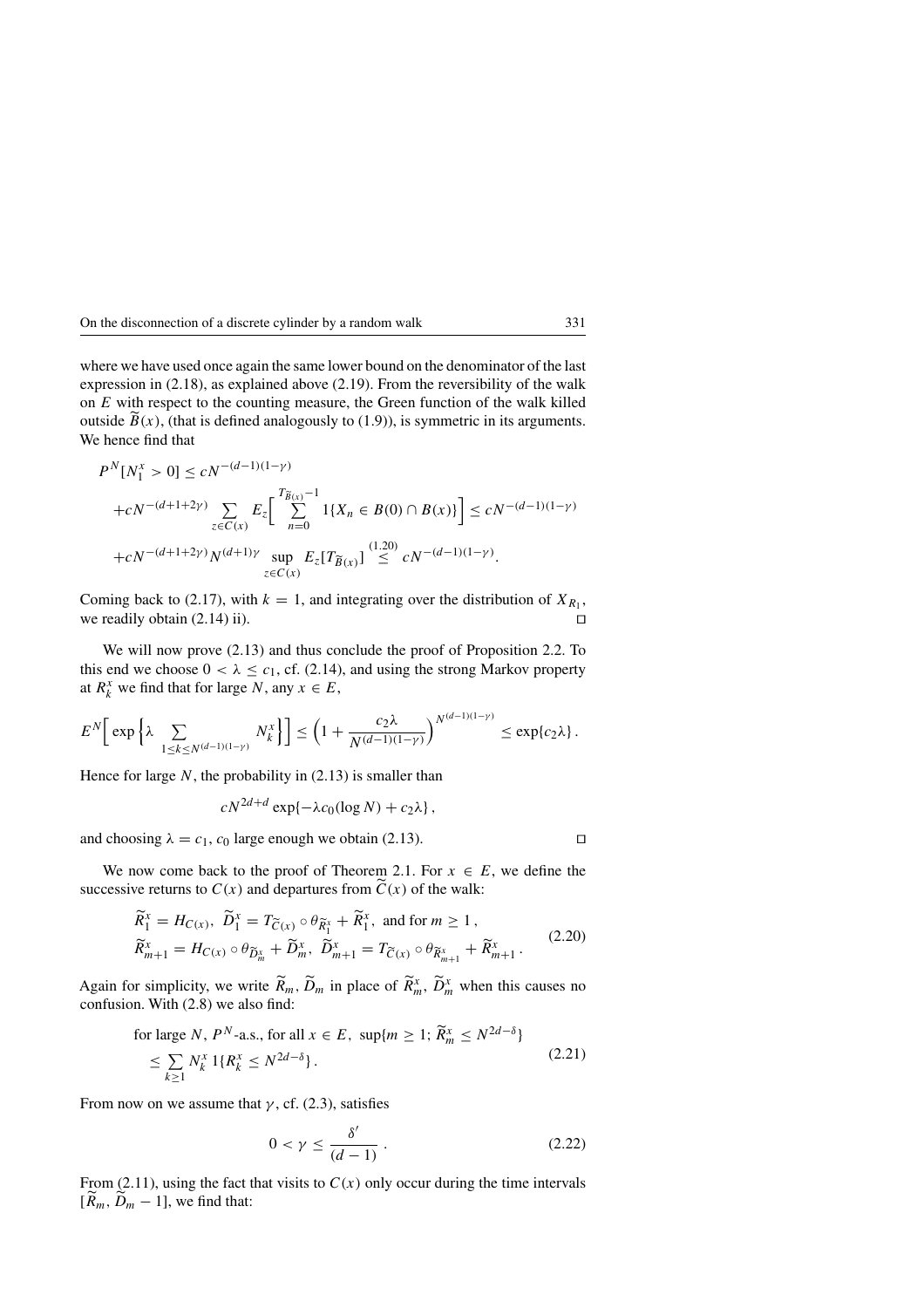$$
\lim_{N \to \infty} P^N \Big[ \forall x \in E, \sum_{n=0}^{N^{2d-\delta}} 1\{X_n \in C(x)\} \le \sum_{m=1}^{c_0(\log N)} T_{\widetilde{C}(x)} \circ \theta_{\widetilde{R}_m^x} \Big] = 1. \quad (2.23)
$$

Analogously to (1.19), we also have for  $N \geq 1$ : -

$$
\sup_{x,y\in E} E_y \left[ \exp\left\{ \frac{c}{N^2 \gamma} T_{\widetilde{C}(x)} \right\} \right] \le c' \,. \tag{2.24}
$$

Note that for large N,  $P^N$ -a.s., the first sum in the probability in (2.23) vanishes for all  $x \in E$  with  $|x^{d+1}| \geq N^{2d}$ . We hence find that:

$$
\overline{\lim}_{N \to \infty} P^N \Big[ \text{for some } x \in E, \sum_{n=0}^{N^{2d - \delta}} 1\{X_n \in C(x)\} \ge c_3(\log N) N^{2\gamma} \Big]
$$
  
\n
$$
\le \overline{\lim}_{N \to \infty} c N^{2d + d} \sup_{x \in E} P^N \Big[ \sum_{1 \le m \le c_0(\log N)} T_{\widetilde{C}(x)} \circ \theta_{\widetilde{R}_m^x} \ge c_3(\log N) N^{2\gamma} \Big]
$$
  
\n(2.24)  
\n
$$
\le \overline{\lim}_{N \to \infty} c N^{3d} \exp\{-cc_3(\log N)\} c'^{c_0(\log N)} = 0, \qquad (2.25)
$$

if  $c_3$  is chosen large enough. In other words, when  $\gamma$  fulfills (2.22), we see that:

$$
\lim_{N \to \infty} P^N \Big[ \text{for all } x \in E, \sum_{n=0}^{N^{2d-\delta}} 1\{X_n \in C(x)\} \le c_3 (\log N) N^{2\gamma} \Big] = 1. \quad (2.26)
$$

To conclude the proof of Theorem 2.1 for  $d \geq 3$ , we will use the next geometric lemma that holds true for  $d \ge 1$  and general  $0 < \gamma < 1$ . We refer to the end of the Introduction for our convention concerning constants.

**Lemma 2.4.**  $(d \geq 1, 0 < \gamma < 1)$ 

*There is a positive constant*  $c(\gamma)$  *such that for*  $N \geq c(\gamma)$ *, whenever*  $S \subseteq E$ *disconnects*  $E$ *, there is an*  $x \in E$  *such that* 

$$
|C(x) \cap S| \ge cN^{d\gamma}, \text{ (cf. (2.6) for the notation)}.
$$
 (2.27)

*Proof.* Assume S disconnects  $E$ , and denote with  $\mathcal{T}_{OP}$  the connected component of E\S containing  $(\mathbb{Z}/N\mathbb{Z})^d \times [M,\infty)$ , when M is large. We can define the function:

$$
t(x) = \frac{1}{|C(x)|} \sum_{y \in C(x)} 1\{y \in Top\} = \frac{|Top \cap C(x)|}{|C(x)|}, \ x \in E. \tag{2.28}
$$

Note that

 $t(x) = 1$ , for large  $x^{d+1}$ ,  $t(x) = 0$ , for large negative  $x^{d+1}$ .

Moreover when  $|x - x'| = 1$ , (with  $\Delta$  standing for the symmetric difference)

$$
|t(x) - t(x')| \le \frac{|C(x)\Delta C(x')|}{|C(0)|} \le \frac{c}{N^{\gamma}}.
$$

Thus for  $N \geq c(\gamma)$ , there is at least one  $x_* \in E$  such that:

$$
\left| t(x_*) - \frac{1}{2} \right| \le \frac{c}{N^{\gamma}} < \frac{1}{4}.
$$
 (2.29)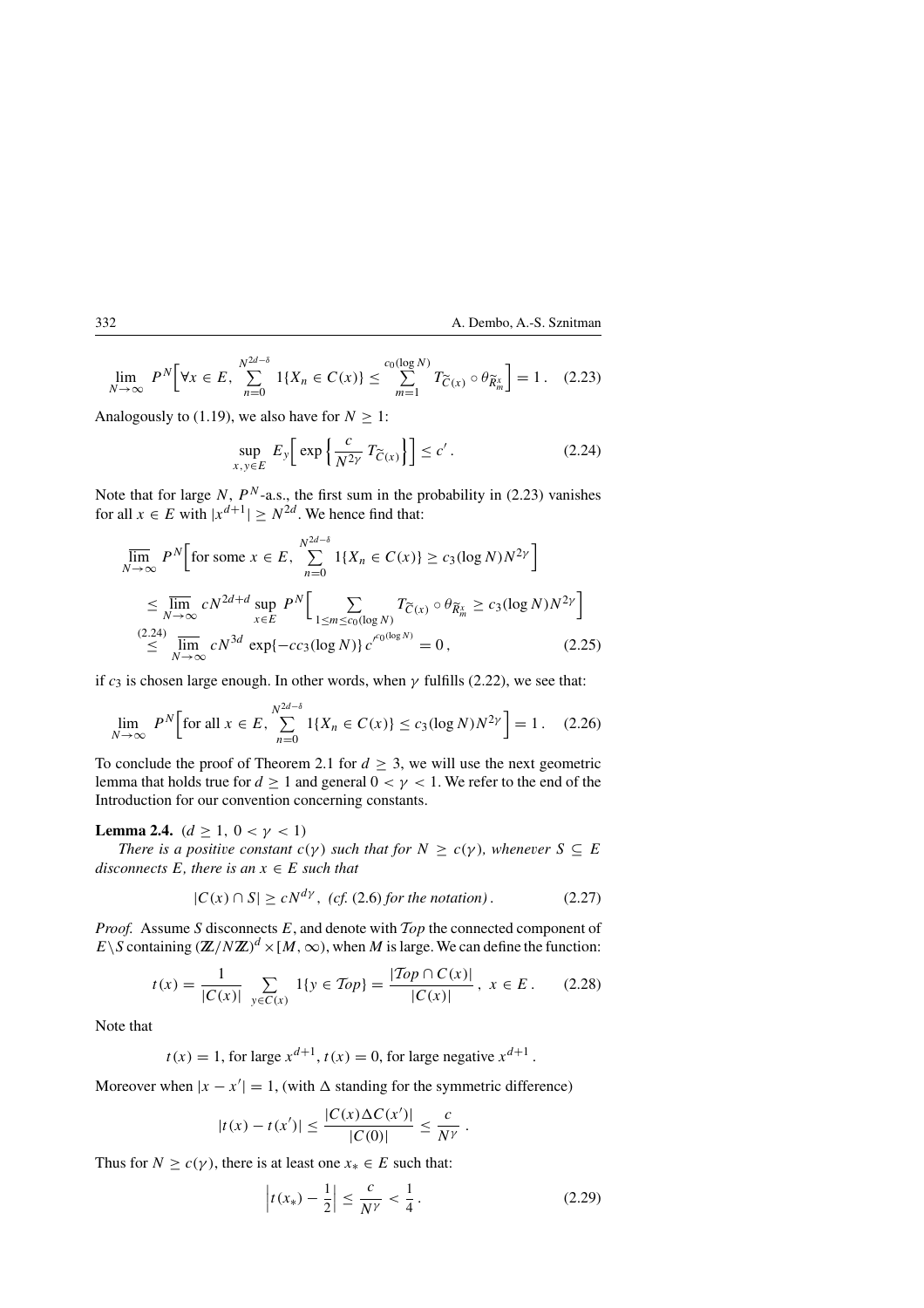Then for  $A \subseteq C(x_*)$  we define the relative boundary of A:

$$
\partial_{C(x_*)} A = \{ y \in C(x_*) \setminus A; \exists x \in A \text{ such that } |y - x| = 1 \}. \tag{2.30}
$$

Observe that:

$$
\partial_{C(x_*)} (\mathcal{T}op \cap C(x_*)) \subseteq S \cap C(x_*)\,,\tag{2.31}
$$

indeed any point in  $C(x_*)$  neighbor of a point in  $Top \cap C(x_*)$  has to belong to S if it is not in  $\mathcal{T}_{op} \cap C(x_*)$ . Moreover from the isoperimetric controls in (A.3), p. 480 of [8],

$$
|\partial_{C(x_*)}(Top \cap C(x_*))| \geq c |Top \cap C(x_*)|^{\frac{d}{d+1}} \geq c |C(x_*)|^{\frac{d}{d+1}} \geq c N^{d\gamma}.
$$

This and  $(2.31)$  proves  $(2.27)$ .

Assuming  $d \geq 3$ , and (2.22), we see that (2.26) and (2.27) imply that

$$
P^N\big[X_{[0,N^{2d-\delta}]} \text{ disconnects } E\big] \underset{N \to \infty}{\longrightarrow} 0, \tag{2.32}
$$

which is the statement of Theorem 2.1.

Considering now the case of  $d = 2$ , we need a few additional notations, starting with the grids in  $C(x)$ :

$$
\mathbb{L}_x \stackrel{\text{def}}{=} \left( \ell \mathbb{Z}^3 \cap B_\infty(0, L) \right) + x \subseteq \mathcal{L}_x \stackrel{\text{def}}{=} \left( \frac{\ell}{1000} \mathbb{Z}^3 \cap B_\infty(0, L) \right) + x \subseteq C(x). \tag{2.33}
$$

For  $i \in \{1, 2, 3\}$ , we denote with  $\pi^{i}$  the respective projections  $E \to \mathbb{Z}/N\mathbb{Z} \times \mathbb{Z}$ , when  $i = 1, 2$ , or  $(\mathbb{Z}/N\mathbb{Z})^2$ , when  $i = 3$ , obtained by omitting the *i*th component of  $x = (x^1, x^2, x^3) \in E = (\mathbb{Z}/N\mathbb{Z})^2 \times \mathbb{Z}$ , and replace Lemma 2.4 with the following geometric lemma.

**Lemma 2.5.** *In case*  $d = 2$ *, there is a positive constant*  $c(\gamma, \alpha)$  *such that for*  $N \geq c(\gamma, \alpha)$ , whenever  $S \subseteq E$  *is a finite subset disconnecting* E, one can find  $x_* \in E$ ,  $i_* \in \{1, 2, 3\}$ , and  $\mathcal{E}_* \subseteq \mathcal{L}_{x_*}$  with

$$
|\mathcal{E}_*| = [c(L/\ell)^2], \text{ and } y \neq y' \text{ in } \mathcal{E}_* \implies |y - y'|_{\infty} \ge 10\ell, \qquad (2.34)
$$

*and*

$$
|\pi^{i*}(S \cap D(y))| \ge c\ell^2, \quad \text{for each } y \in \mathcal{E}_* \,. \tag{2.35}
$$

*Proof.* Similarly to (2.28) we define the function

$$
u(y) = \frac{|Top \cap D(y)|}{|D(y)|}, \quad y \in E,
$$
 (2.36)

(see (2.7) for the definition of  $D(y)$ ), and for  $x \in E$ , let

$$
\tau(x) = \sum_{y \in \mathbf{L}_x} 1\Big\{ |y - x|_{\infty} \le \frac{1}{2} L, \ u(y) \ge \frac{1}{2} \Big\} / \sum_{y \in \mathbf{L}_x} 1\Big\{ |y - x|_{\infty} \le \frac{1}{2} L \Big\}. \tag{2.37}
$$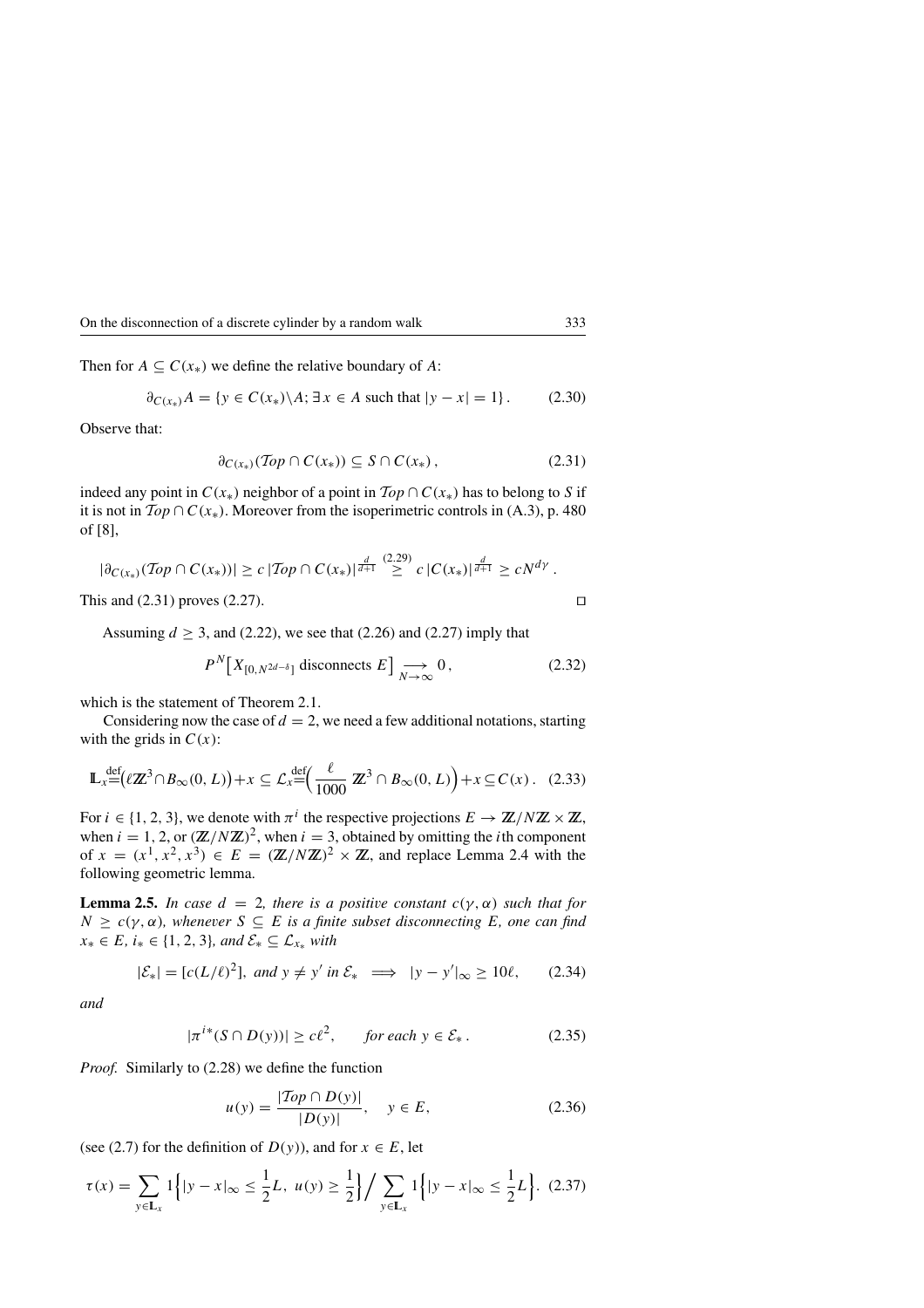If  $x, x' \in E$  are such that  $|x^3 - (x')^3| = \ell$ , then

$$
|\tau(x) - \tau(x')| \leq c \frac{\ell}{L}.
$$

Note that when the "vertical" component  $x^3$  of x is large positive  $\tau(x) = 1$ , whereas when it is large negative  $\tau(x) = 0$ . Hence when  $N \ge c(\gamma, \alpha)$ , we can find  $x_* \in E$ such that

$$
|\tau(x_*) - \frac{1}{2}| \le \frac{1}{4}.\tag{2.38}
$$

Consider the discrete box  $\mathcal{B}_* = \{y \in \mathbb{L}_{x_*}; |y - x_*|_{\infty} \leq \frac{1}{2}L\}$  and its subset  $A_* = \{y \in B_*; u(y) \ge \frac{1}{2}\}\$ . In view of (2.38) and the isoperimetric controls in (A.3) of Deuschel-Pisztora [8] (here  $d = 2$ ), we have that

$$
|\partial \mathcal{B}_* \mathcal{A}_*| \ge c|\mathcal{B}_*|^{2/3} \ge c\Big(\frac{L}{\ell}\Big)^2. \tag{2.39}
$$

Observe that for each  $y \in \partial_{\mathcal{B}_*}\mathcal{A}_*$  there is a  $y' \in \mathcal{B}_*$  which is a neighbor of y in  $\mathbb{L}_{x_*}$ , such that  $y' \in \mathcal{A}_*$ , whereas  $y \notin \mathcal{A}_*$ . We then look at  $z \in \mathcal{L}_{x_*} \cap [y, y']$ , where [y, y'] denotes the "segment"  $\{\mu y + (1 - \mu)y\}'$ ;  $0 \le \mu \le 1$ . Observe that when N is large (i.e.  $\geq c(\gamma, \alpha)$ ), whenever z and z' are neighbors in  $\mathcal{L}_{x_*}$ :

$$
|u(z) - u(z')| \le \frac{|D(z)\Delta D(z')|}{|D(z)|} \le \frac{2\ell}{1000} \frac{(2\ell - 1)^2}{(2\ell - 1)^3} \le 10^{-2}.
$$

Since  $u(y') \ge \frac{1}{2}$  and  $u(y) < \frac{1}{2}$ , we can choose a  $z(y) \in \mathcal{L}_{x_*} \cap [y, y']$  for each  $y \in \partial_{\mathcal{B}_*} \mathcal{A}_*$  with  $|u(z) - \frac{1}{2}| \leq 10^{-2}$ , and naturally  $|z - y|_{\infty} \leq \ell$ .

Then with a similar argument as in (2.31) and (A.6) of Deuschel-Pisztora [8], we see that for some  $i(z) \in \{1, 2, 3\}$ ,

$$
|\pi^{i(z)}\big(S \cap D(z)\big)| \ge |\pi^{i(z)}(\partial_{D(z)} \mathcal{T}\! op \cap D(z))| \ge c\ell^2. \tag{2.40}
$$

Therefore, looking at the restriction of  $\partial_{\mathcal{B}_*}\mathcal{A}_*$  to the sub-grids  $((100\ell\mathbb{Z}^3 + \ell v) \cap$ Therefore, looking at the restriction of  $\partial_{\mathcal{B}_*}\mathcal{A}_*$  to the sub-grids  $((100\ell\mathbb{Z}^3 + \ell v) \cap B_\infty(0,L)) + x_* \subseteq C(x_*)$  of  $\mathbb{L}_{x_*}$ , for  $v \in \{0, \dots, 99\}^3$ , one can make sure that one such restriction has at least cardinality  $c(L/\ell)^2$ . By further considering for y in this restriction the  $z(y)$  with same  $i(z(y))$ , we can then find a subset  $\mathcal{E}_*$  of  $\mathcal{L}_{x_*}$  and an  $i_* \in \{1, 2, 3\}$  so that both (2.34) and (2.35) hold. and an  $i_* \in \{1, 2, 3\}$  so that both (2.34) and (2.35) hold.

Recall the definition for  $x \in E$ , of the successive returns  $\widetilde{R}_k^x$ ,  $k \ge 1$ , to  $C(x)$ and of the departures from  $\widetilde{C}(x)$ ,  $\widetilde{D}_k^x$ ,  $k \ge 1$ , cf. (2.20). Assuming (2.22), we know from (2.21), (2.11), that

$$
\lim_{N \to \infty} P^N[\inf_{x \in E} \widetilde{R}_{[c_0' \log N]}^x \le N^{2d - \delta}] = 0,
$$
\n(2.41)

for a suitable constant  $c'_0 \geq 1$ . We thus see that

$$
\overline{\lim}_{N \to \infty} P^N [T_N \le N^{4-\delta}] \le \overline{\lim}_{N \to \infty} P^N [X_{[0, \inf\{\widetilde{R}_{[c'_0 \log N]}^{x} : x \in E\} \wedge N^{4-\delta}]} \text{disconnects } E] \tag{2.42}
$$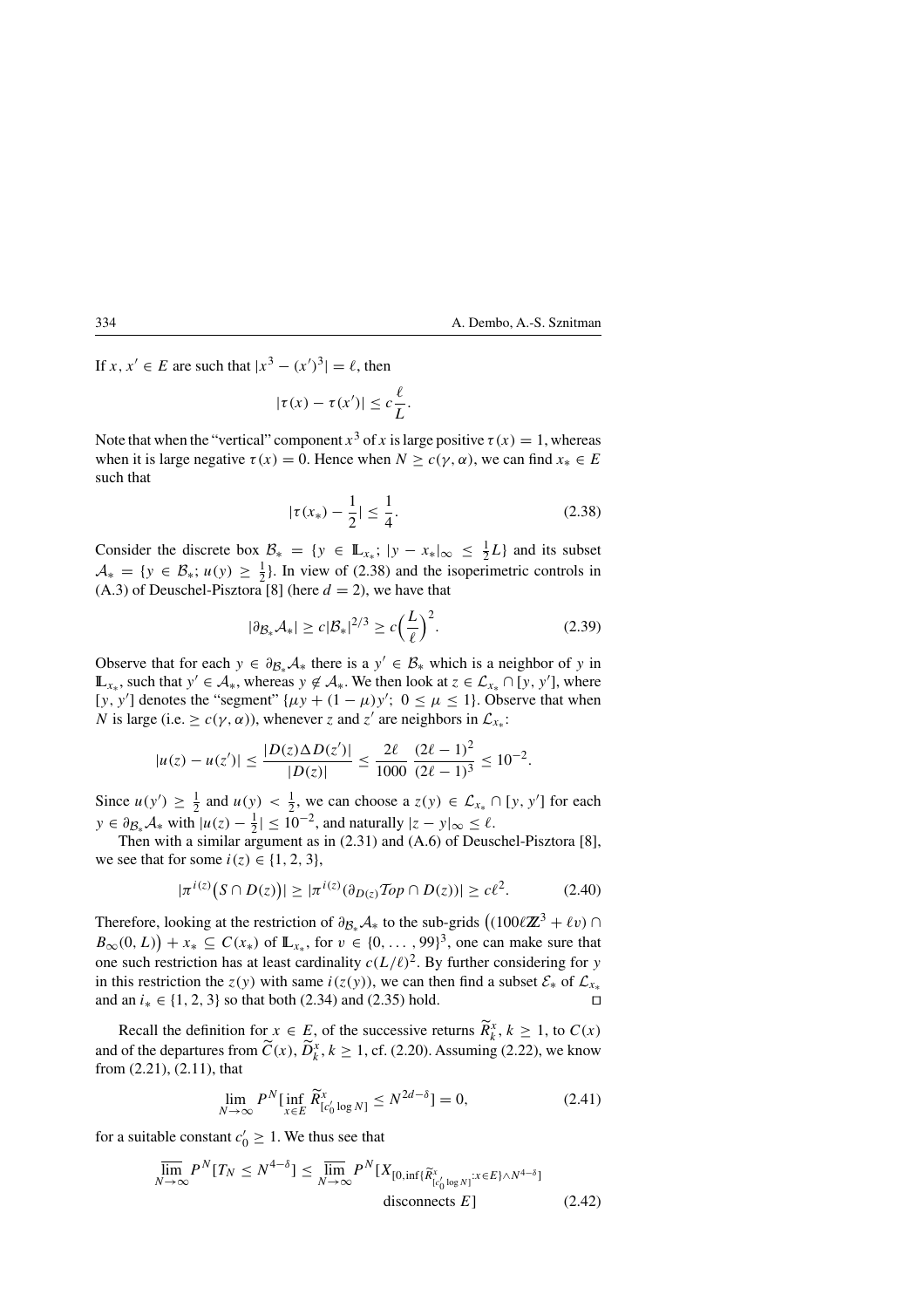and using Lemma 2.5

$$
\leq \overline{\lim}_{N \to \infty} \sum_{x_*,\mathcal{E}_*,i_*} P^N \Big[ \forall z \in \mathcal{E}_*, |\pi^{i*}(X_{[0,\widetilde{R}^{x_*}_{[c_0'\log N]}} \cap D(z))| \geq c\ell^2 \Big],
$$

where in the above sum  $x_* \in E$  is such that  $|x_*^3| \le N^4$ ,  $i_* \in \{1, 2, 3\}$  and  $\mathcal{E}_* \subseteq \mathcal{L}_{x_*}$ satisfies (2.34). In this sum we consider  $cN^6$  points  $x_* \in E$ , and since  $|\mathcal{L}_{x_*}| \le$  $c'(L/\ell)^3$ , for each  $x_*$  there are at most  $exp[c(L/\ell)^2 \log(cL/\ell)]$  subsets  $\mathcal{E}_* \subset \mathcal{L}_{x_*}$ of size  $[c(L/\ell)^2]$  to consider. As  $L/\ell = 10^{-3}(\log N)^{\alpha}$ , to conclude the proof of the theorem it thus suffices to show that for some  $\beta > 2\alpha \vee 1$ , some  $\rho > 0$ , all N large enough and any  $x_*, \mathcal{E}_*, i_*$  as above,

$$
q_{x_{*}, \mathcal{E}_{*}, i_{*}} = P^{N}[\forall y \in \mathcal{E}_{*}, |\pi^{i_{*}}(X_{[0, \tilde{R}_{[c'_{0} \log N]}^{x_{*}}]} \cap D(y))] \ge c\ell^{2}]
$$
  
 
$$
\le \exp(-\rho(\log N)^{\beta}). \tag{2.43}
$$

Fixing now N and  $x_*, \mathcal{E}_*, i_*$  as above, for each  $y \in E$  we denote by  $\mathcal{S}(y)$  the collection of  $(2l - 1)^2$  disjoint discrete segments  $I = \{z' \in D(y); \pi^{i*}(z') = \pi^{i*}(z)\}\$  of length (2 $\ell - 1$ ) each, that partition  $D(y)$ , and let  $S_{*}$  be the union of the collections  $S(y)$  for  $y \in \mathcal{E}_*$ .

Since for any  $y \in E$  and (possibly random) time t,

$$
|\pi^{i_*}(X_{[0,t]}\cap D(y))|=\sum_{I\in S(y)}1\{H_I < t\},\,
$$

it follows that for  $N \ge c(\gamma, \alpha)$ , and any  $\lambda > 0$  we have:

$$
q_{x_{*},\mathcal{E}_{*},i_{*}} \leq \exp\{-\lambda|\mathcal{E}_{*}|c\ell^{2}\}E^{N}\Big[\exp\big\{\lambda\sum_{I\in\mathcal{S}_{*}}1\{H_{I} < \widetilde{D}_{[c'_{0}log N]}^{x_{*}}\}\Big],\quad(2.44)
$$

where for  $U \subseteq E$ , the notations  $H_U$  and  $T_U$  respectively denote the entrance and exit times of X. in or from U, cf. (1.2). Note that  $P^N$ -a.s., for  $k \ge 1$ ,

$$
\sum_{I\in\mathcal{S}_*} 1\{H_I < \widetilde{D}_{k+1}^{x_*}\} \le \sum_{I\in\mathcal{S}_*} 1\{H_I < \widetilde{D}_k^{x_*}\} + \left(\sum_{I\in\mathcal{S}_*} 1\{H_I < T_{\widetilde{C}(x_*)}\}\right) \circ \theta_{\widetilde{R}_k^{x_*}},
$$

and hence using the strong Markov property at times  $\widetilde{R}_k^{x_*}$  we find that

$$
E^N \left[ \exp \left\{ \lambda \sum_{I \in \mathcal{S}_*} 1\{ H_I < \widetilde{D}_{[c_0]}^{x_*} \log N \} \right\} \right] \leq \left( \sup_{z \in C(x_*)} E_z[\exp \{ \lambda V_* \}] \right)^{c_0' \log N}, \tag{2.45}
$$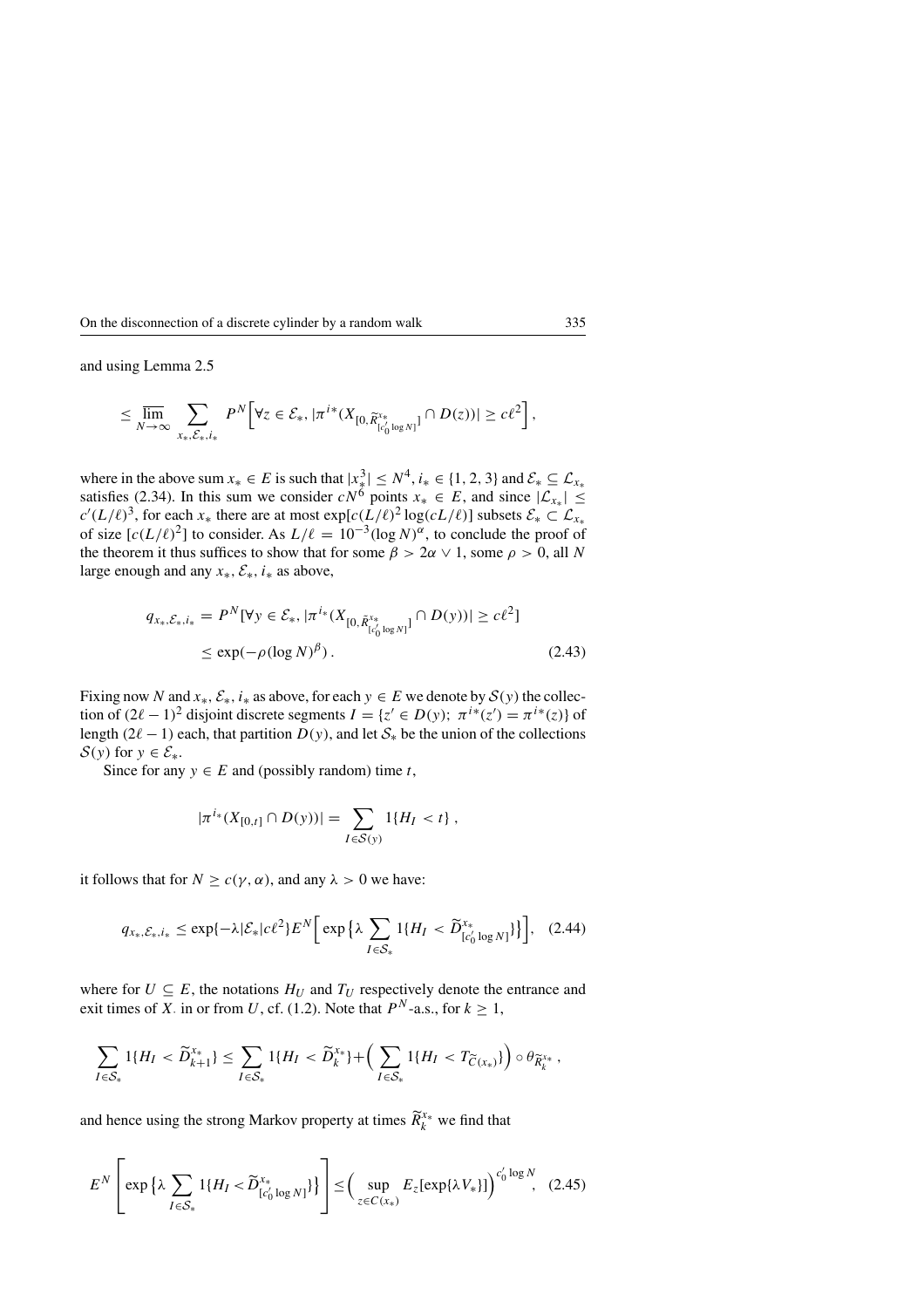where  $V_* = \sum_{I \in S_*} 1\{H_I < T_{\widetilde{C}(x_*)}\}\.$  Further for  $z \in C(x_*)$ , we have

$$
E_{z} \left[ \exp\{\lambda V_{*}\} \right] = \sum_{m \geq 0} \frac{\lambda^{m}}{m!} E_{z} \left[ V_{*}^{m} \right]
$$
  
\n
$$
\leq \sum_{m \geq 0} \frac{\lambda^{m}}{m!} \sum_{\sigma \in S_{m}} \sum_{I_{1},...,I_{m} \in S_{*}} P_{z} [H_{I_{\sigma(1)}} \leq ... \leq H_{I_{\sigma(m)}} < T_{\widetilde{C}(x_{*})}]
$$
  
\n
$$
= \sum_{m \geq 0} \lambda^{m} \sum_{I_{1},...,I_{m} \in S_{*}} P_{z} [H_{I_{1}} \leq ... \leq H_{I_{m}} < T_{\widetilde{C}(x_{*})}]
$$
  
\n
$$
\leq 1 + \sum_{m \geq 1} \lambda^{m} \sum_{I_{1},...,I_{m-1} \in S_{*}} E_{z} \left[ H_{I_{1}} \leq ... \leq H_{I_{m-1}} < T_{\widetilde{C}(x_{*})}, E_{X_{H_{I_{m-1}}}} (V_{*}) \right]
$$
  
\n
$$
\leq \sum_{m \geq 0} \lambda^{m} \left( \sup_{z \in C(x_{*})} E_{z} (V_{*}) \right)^{m}.
$$
 (2.46)

Moreover, for  $z \in C(x_*)$ , by using the strong Markov property at the stopping time  $H_{D(v)}$ , we have that

$$
E_z(V_*) = \sum_{y \in \mathcal{E}_*} \sum_{I \in \mathcal{S}(y)} P_z[H_{D(y)} < T_{\widetilde{C}(x_*)}, P_{X_{H_{D(y)}}}[H_I < T_{\widetilde{C}(x_*)}]]
$$
\n
$$
\leq \sum_{y \in \mathcal{E}_*} P_z[H_{D(y)} < T_{\widetilde{C}(x_*)}] \times \sup_{y \in C(x_*), v \in D(y)} \sum_{I \in \mathcal{S}(y)} P_v[H_I < T_{\widetilde{C}(x_*)}] \stackrel{\text{def}}{=} h_1(z, \mathcal{E}_*) h_2(\ell).
$$

Of the  $(2l-1)^2$  segments  $I \in S(y)$ , at most *ck* are of distance  $k = 1, \ldots, c\ell$  from  $v \in D(y)$ , so using classical estimates on hitting probability for a simple random walk on  $\mathbb{Z}^2$ , we have that

$$
h_2(\ell) \leq \sum_{k=1}^{c\ell} ck \frac{\log\left(\frac{c\ell}{k}\right)}{\log c\ell} \leq c_4 \frac{\ell^2}{\log \ell}.
$$

Similarly, using classical estimates on hitting probabilities for a simple random walk on  $\mathbb{Z}^3$ , and considering the worst case choice of  $z \in C(x_*)$  and  $\mathcal{E}_* \subset \mathcal{L}_{x_*}$  of a given size, we have that

$$
h_1(z,\mathcal{E}_*) \leq \sum_{y \in \mathcal{E}_*} \left( \frac{c}{|\frac{y-z}{\ell}|} \right) \wedge 1 \leq \sum_{k=1}^{c|\mathcal{E}_*|^{1/3}} c k^2 \frac{1}{k} \leq c_5 |\mathcal{E}_*|^{2/3}.
$$

We can now choose

$$
\lambda = \frac{1}{2c_4c_5} |\mathcal{E}_*|^{-2/3} \frac{\log \ell}{\ell^2},\tag{2.47}
$$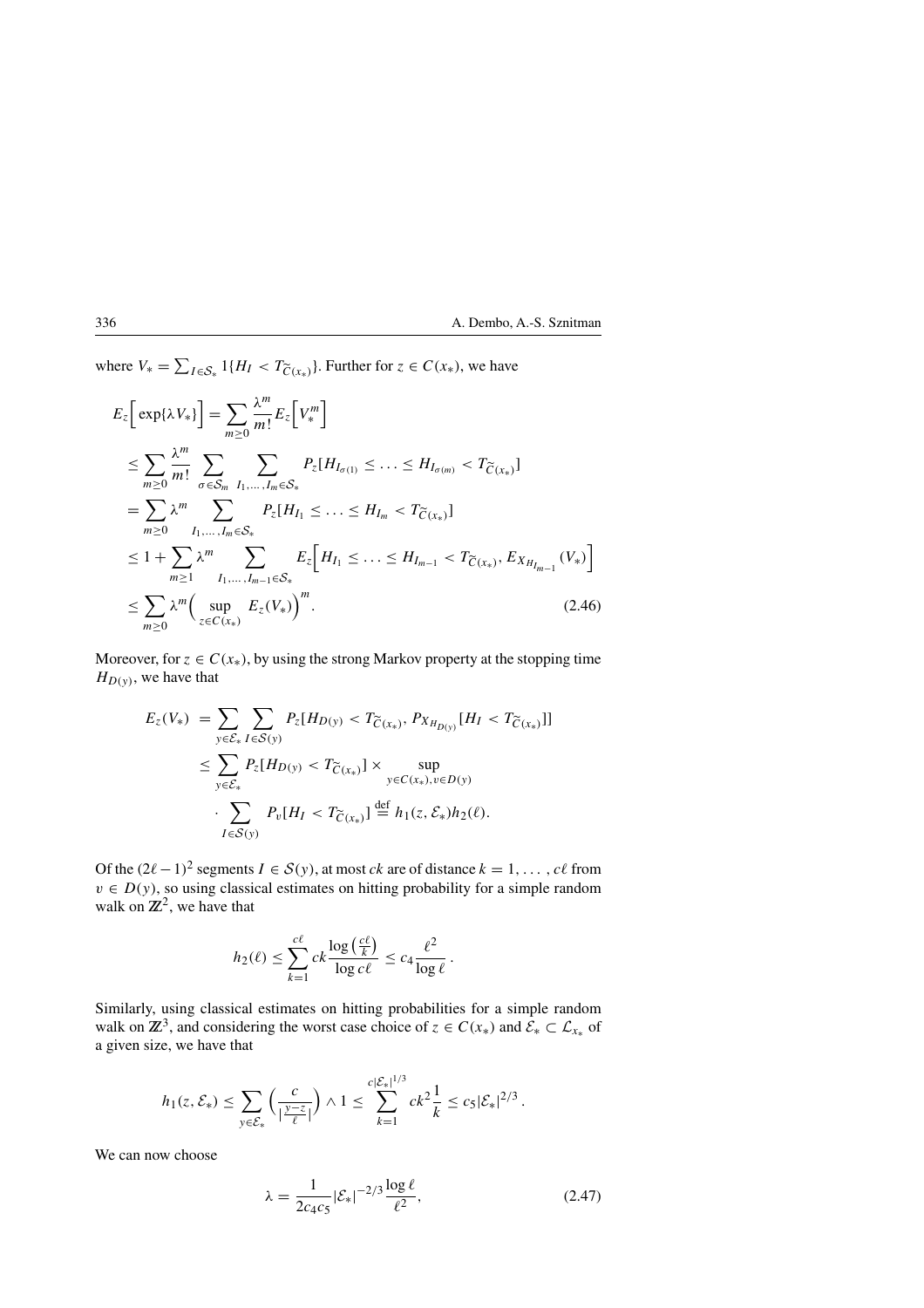so that coming back to (2.46) we see that  $E_z(\exp(\lambda V_*)) \leq 2$ . Substituting this in (2.44) and (2.45), we find that

$$
q_{x_*,\mathcal{E}_*,i_*} \leq \exp\{-\lambda |\mathcal{E}_*|c\ell^2\}2^{c_0'\log N}.
$$

Note that by (2.34) and (2.4), for  $\beta = 1 + 2\alpha/3$ , some  $c_6(\gamma, \alpha) > 0$  and all N sufficiently large,

$$
\lambda |\mathcal{E}_*| c \ell^2 \ge c (L/\ell)^{2/3} \log \ell \ge c_6 (\log N)^{\beta}.
$$

Since  $(2\alpha \vee 1) < 1 + 2\alpha/3$  in view of the choice of  $\alpha < 3/4$  in (2.3), this proves  $(2.43)$ , and therefore the theorem.

*Remark 2.6.* When  $d = 1$ , it is immediate to prove that (2.1) holds. This together with Remark 1.4 shows that Theorem 1 holds when  $d = 1$  as well. However as already mentioned in the discussion below (0.6) when  $d \ge 2$ , there is a substantial discrepancy between the disconnection time  $T_N$  and  $\tilde{C}_N$  the cover time of the box by the projection of X, whereas for  $d = 1$ , both log  $T_N / \log N$  and  $\log \frac{C_N}{N} / \log N$ tend to 2 in *-probability. The results of Section 3 will amplify the qualitative* difference between the two cases.

#### **3. Clogging at time** *TN*

The main objective of this section is to prove Theorem 2 of the Introduction, and thus show that when  $d \geq 2$ ; for any  $\epsilon > 0$ , for large N, the truncated cylinder

$$
B_{\epsilon} = \{ x \in E; \ |x^{d+1}| \le N^{d-\epsilon} \},\tag{3.1}
$$

with high  $P_0$ -probability is pretty much "clogged" by the trajectory  $X_{[0,T_N]}$ . This effect ought to be contrasted with what happens when  $d = 1$ , cf. Remark 3.2.

**Theorem 3.1.** ( $d \ge 2$ )

For 
$$
\epsilon, \eta \in (0, 1)
$$
,  $\max_{x \in B_{\epsilon}} \frac{d(x, X_{[0,T_N]})}{N^{\eta}} \longrightarrow_{N \to \infty} 0$ , in  $P_0$ -probability, (3.2)

*(cf. above* (0.7) *for the notation).*

*Proof.* We introduce the sequence  $\tau_k$ ,  $k \geq 0$ , of  $(\mathcal{F}_n)$ -stopping times describing the successive displacements of the  $\mathbb{Z}$ -component  $X^{d+1}$  of  $X$ , at distance  $2N$ :  $\overline{a}$ 

$$
\begin{cases} \tau_0 = 0, \ \tau_1 = \inf\{n \ge 0, \ |X_n^{d+1} - X_0^{d+1}| \ge 2N\}, \ \text{and for } k \ge 1, \\ \tau_{k+1} = \tau_1 \circ \theta_{\tau_k} + \tau_k. \end{cases} \tag{3.3}
$$

On an auxiliary probability space  $(\sum, \mathcal{A}, P)$ , we consider a simple random walk on  $\mathbb{Z}$ , starting at 0,  $(Z_k)_{k \geq 0}$ . From the strong Markov property applied at times  $(\tau_k)_{k>0}$ , we find that

under 
$$
P_0
$$
,  $(Z_k^N)_{k\geq 0} \stackrel{\text{def}}{=} \left(\frac{1}{2N} X_{\tau_k}^{d+1}\right)_{k\geq 0}$  has same law as  $(Z_k)_{k\geq 0}$  under  $P$ . (3.4)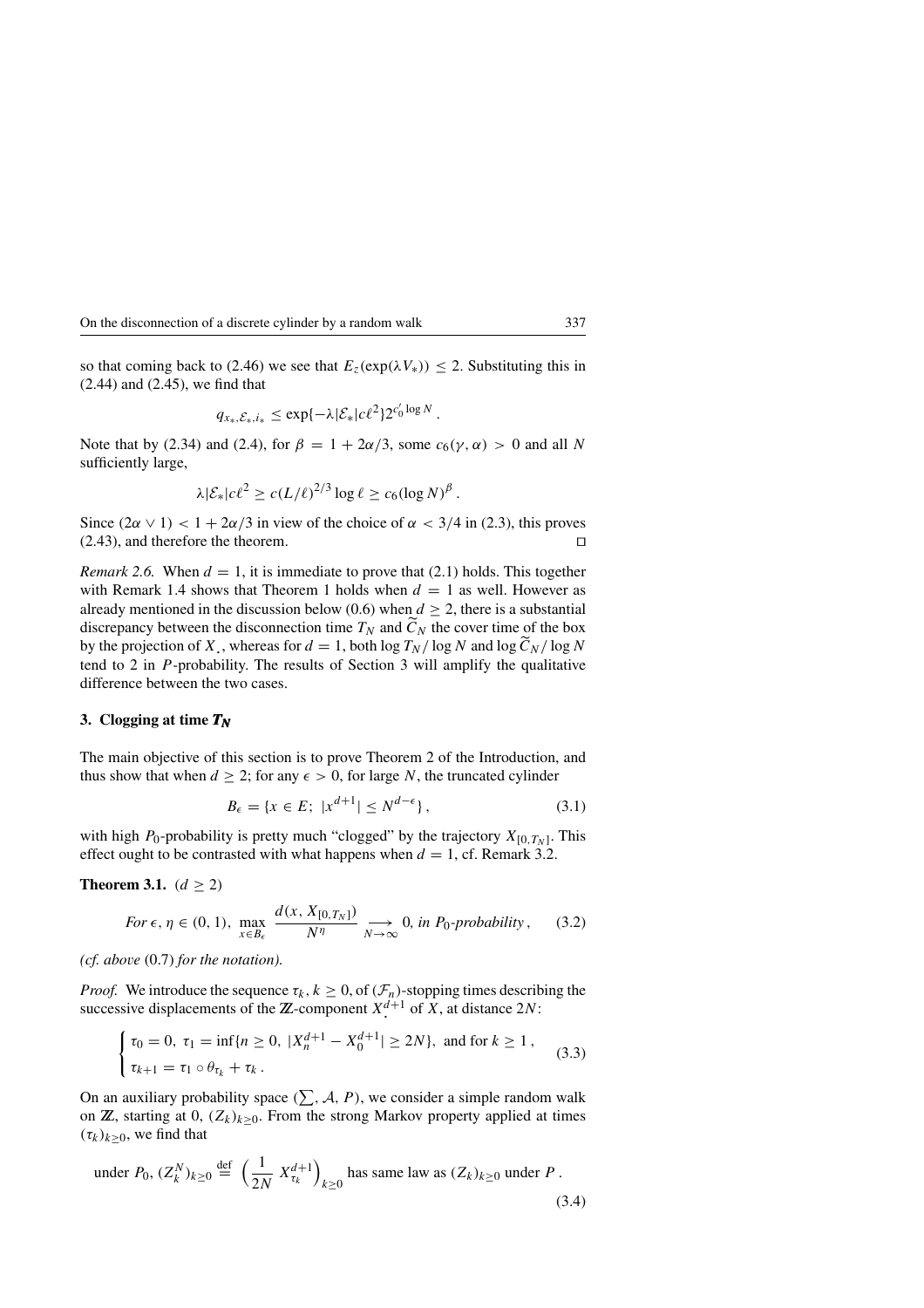We will be interested in the local time processes

$$
L_N(z,k) = \sum_{m=0}^k 1_{\{Z_m^N = z\}}, \quad L(z,k) = \sum_{m=0}^k 1_{\{Z_m = z\}}, \text{ with } k \ge 0, z \in \mathbb{Z}. \tag{3.5}
$$

We then choose:

$$
\epsilon, \eta \in (0, 1) \text{ and } 0 < \delta < \frac{1}{4} \left( \eta \wedge \epsilon \right). \tag{3.6}
$$

We first observe that

$$
\lim_{N \to \infty} P_0[\tau_{[N^{2d-2-\delta}]} \ge T_N] = 0. \tag{3.7}
$$

Indeed the above probability is smaller than

$$
P_0[T_N < N^{2d-\delta/2}] + P_0[\tau_{N^{2d-2-\delta}}] \geq N^{2d-\delta/2}].
$$

In view of Theorem 2.1, the first term tends to 0 as  $N$  goes to infinity. As for the second term, it follows from (1.19) and the strong Markov property at  $\tau_k$  that

$$
P_0[\tau_{[N^{2d-2-\delta}]}\geq N^{2d-\delta/2}]\leq \exp\left\{-\frac{c}{N^2}N^{2d-\delta/2}\right\}c'^{[N^{2d-2-\delta}]}\underset{N\to\infty}{\longrightarrow}0\,,
$$

whence  $(3.7)$ . As a result Theorem 3.1 will be proved once we show that:

$$
A \stackrel{\text{def}}{=} P_0 \big[ \max_{x \in B_\epsilon} d(x, X_{[0, \tau_{[N^{2d-2-\delta}]}]}) > N^{\eta} \big] \underset{N \to \infty}{\longrightarrow} 0. \tag{3.8}
$$

To this end we observe that

$$
A \le A_1 + A_2, \text{ where}
$$

$$
A_1 = P_0 \Big[ \max_{x \in B_{\epsilon}} d(x, X_{[0, \tau_{[N^{2d-2-\delta}]}]}) > N^{\eta}, \text{ and}
$$
  
\n
$$
\inf_{|z| \le N^{d-1-\epsilon}} L_N(z, [N^{2d-2-\delta}]) \ge N^{d-1-2\delta} \Big],
$$
  
\n
$$
A_2 = P_0 \Big[ \inf_{|z| \le N^{d-1-\epsilon}} L_N(z, [N^{2d-2-\delta}]) < N^{d-1-2\delta} \Big].
$$
\n(3.9)

We first bound  $A_1$ . For  $x \in E$ , we denote with  $B_{x,\eta}$  the ball  $B_{\infty}(x, \frac{N^{\eta}}{d+1}) \subseteq E$ , see the beginning of Section 1 for the notation, and note that standard Green function estimates imply that for large N:

$$
\inf_{|y^{d+1}-x^{d+1}| \le N} P_y[H_{B_{x,\eta}} < \tau_1] \ge c N^{-(d-1)(1-\eta)} \ge c N^{-(d-1-\eta)}. (3.10)
$$

Now for  $x \in B_\epsilon$ , denote with z some integer such that  $|2zN - x^{d+1}| \leq N$ , and  $|z| \leq N^{d-1-\epsilon}$ , (such a z exists for all  $x \in B_{\epsilon}$ , when N is large). Let  $H_m^z$ ,  $m \geq 1$ , stand for the successive times  $\tau_k$ ,  $k \geq 0$ , when  $X_{\tau_k}$  has a  $\mathbb{Z}$ -component equal to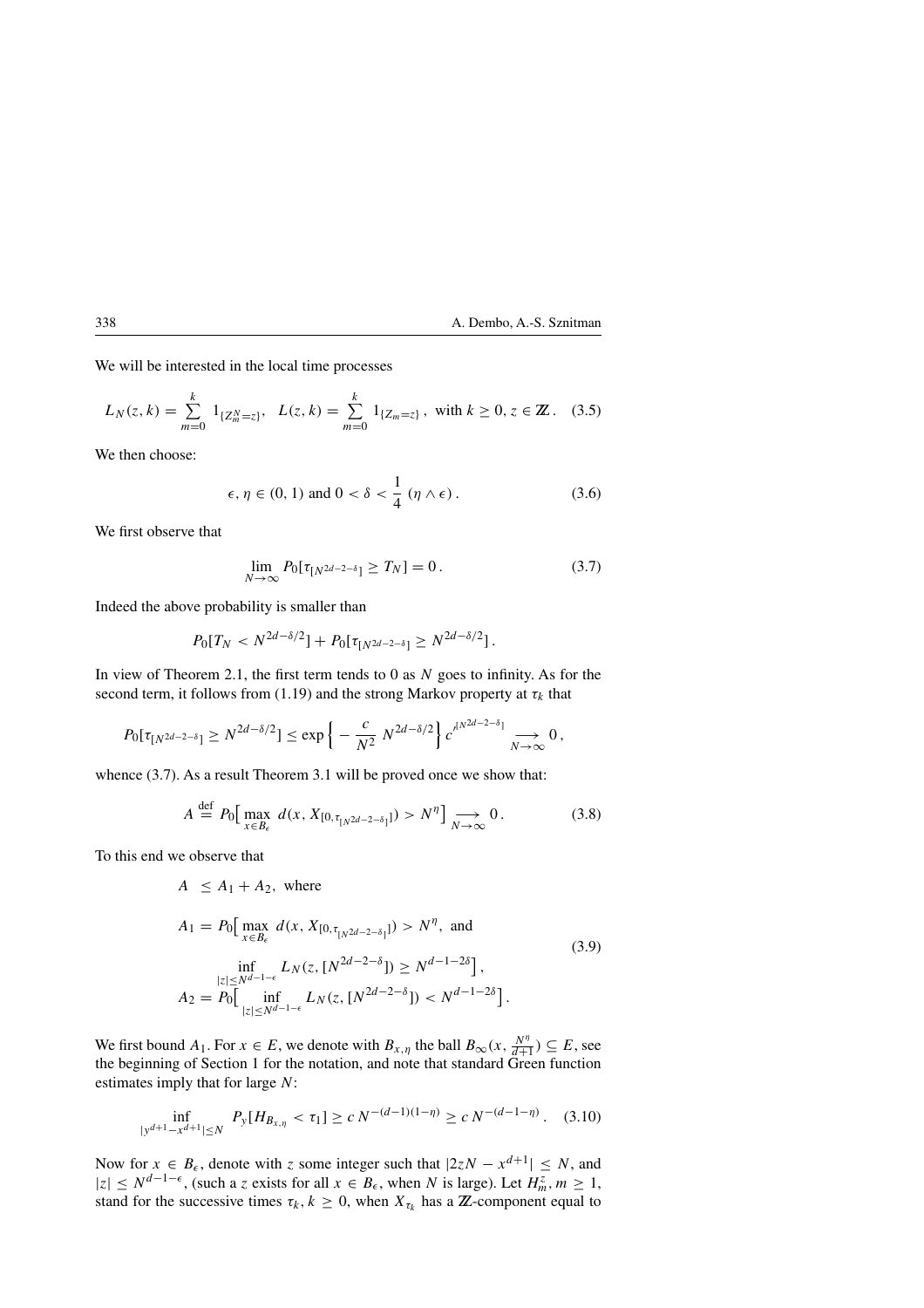2zN. The strong Markov property of X, at  $H_m^z$  shows that when N is large, we have:  $\overline{a}$  $\overline{a}$ 

$$
A_1 \le |B_{\epsilon}| \max_{x \in B_{\epsilon}} P_0 \left[ \text{for } 1 \le m < N^{d-1-2\delta}, H_{B_{z,\eta}} \circ \theta_{H_m^z} > \tau_1 \circ \theta_{H_m^z} \right] \tag{3.10}
$$
\n
$$
\le |B_{\epsilon}| \left( 1 - cN^{-(d-1-\eta)} \right)^{\frac{1}{2} N^{d-1-2\delta}} \xrightarrow[N \to \infty]{(3.6)} 0 \tag{3.11}
$$

We now bound  $A_2$  in (3.9). With (1.20) of [5], one can construct on some probability space  $(\Sigma, \tilde{A}, \tilde{P})$  a one-dimensional Brownian motion  $(\tilde{B}_t)_{t\geq 0}$ , and a simple random walk on **Z** starting from 0, so that denoting by  $\tilde{L}(x, t)$ ,  $x \in \mathbb{R}$ ,  $t \ge 0$ , a jointly continuous version of the local time of  $\widetilde{B}_n$ , and by  $L(x, k)$ ,  $x \in \mathbb{Z}$ ,  $k \ge 0$ , with an abuse of notation, the local time of the simple random walk, as in  $(3.5)$ , one has:

$$
\widetilde{P}\text{-a.s., for all }\rho > 0, \lim_{n \to \infty} n^{-\frac{1}{4} - \rho} \sup_{x \in \mathbb{Z}} |\widetilde{L}(x, n) - L(x, n)| = 0. \tag{3.12}
$$

In view of (3.4) and the above one finds

$$
A_2 \leq B_1 + B_2, \text{ with}
$$
  
\n
$$
B_1 = \widetilde{P} \Big[ \sup_{x \in \mathbb{Z}} |\widetilde{L}(x, [N^{2d-2-\delta}]) - L(x, [N^{2d-2-\delta}])| \geq N^{d-1-2\delta} \Big], \text{ and}
$$
  
\n
$$
B_2 = \widetilde{P} \Big[ \inf_{|z| \leq N^{d-1-\epsilon}} \widetilde{L}(z, [N^{2d-2-\delta}]) < 2N^{d-1-2\delta} \Big]. \tag{3.13}
$$

Now from (3.6) we see that  $d-1-2\delta > \frac{1}{4} (2d-2-\delta)$ , and it follows from (3.12) that

$$
B_1 \underset{N \to \infty}{\longrightarrow} 0. \tag{3.14}
$$

Let us now bound  $B_2$ . For  $\lambda > 0$ ,  $\widetilde{L}(\lambda \cdot, \lambda^2 \cdot)$  and  $\lambda \widetilde{L}(\cdot, \cdot)$  have same law under  $\widetilde{P}$ ,

as a result of Brownian scaling. We thus see that for large *N*  
\n
$$
B_2 \le \widetilde{P} \Big[ \inf_{|z| \le N^{d-1-\epsilon}} \widetilde{L}(z, N^{2d-2-2\delta}) < 2N^{d-1-2\delta} \Big]
$$
\n
$$
\stackrel{\text{scaling}}{=} \widetilde{P} \Big[ \inf_{|y| \le N^{\delta-\epsilon}} \widetilde{L}(y, 1) < 2N^{-\delta} \Big] \underset{N \to \infty}{\longrightarrow} \widetilde{P}[\widetilde{L}(0, 1) = 0] = 0, \quad (3.15)
$$

where we used monotone convergence, continuity of the local time and  $\delta < \epsilon$ , cf.  $(3.6)$ , in the calculation of the limit. With  $(3.11)$  this concludes the proof of  $(3.8)$ and hence of Theorem 3.1.

*Remark 3.2.* When  $d = 1$ , the "clogging" effect mentioned in (3.2) does not take place, and with non-vanishing probability, as N tends to infinity, there are points in  $B_{\epsilon}$  at distance of order N from  $X_{[0,T_N]}$ . This fact is a straightforward consequence of the invariance principle and the support theorem for Wiener measure.

*Acknowledgement.* We thank one of the referees for pointing out reference [5] that led to a simplification of the proof of Theorem 3.1. Amir Dembo would like to thank the FIM for hospitality and financial support during his visit to ETH. His research was partially supported by the NSF grants DMS-0406042, DMS-FRG-0244323.